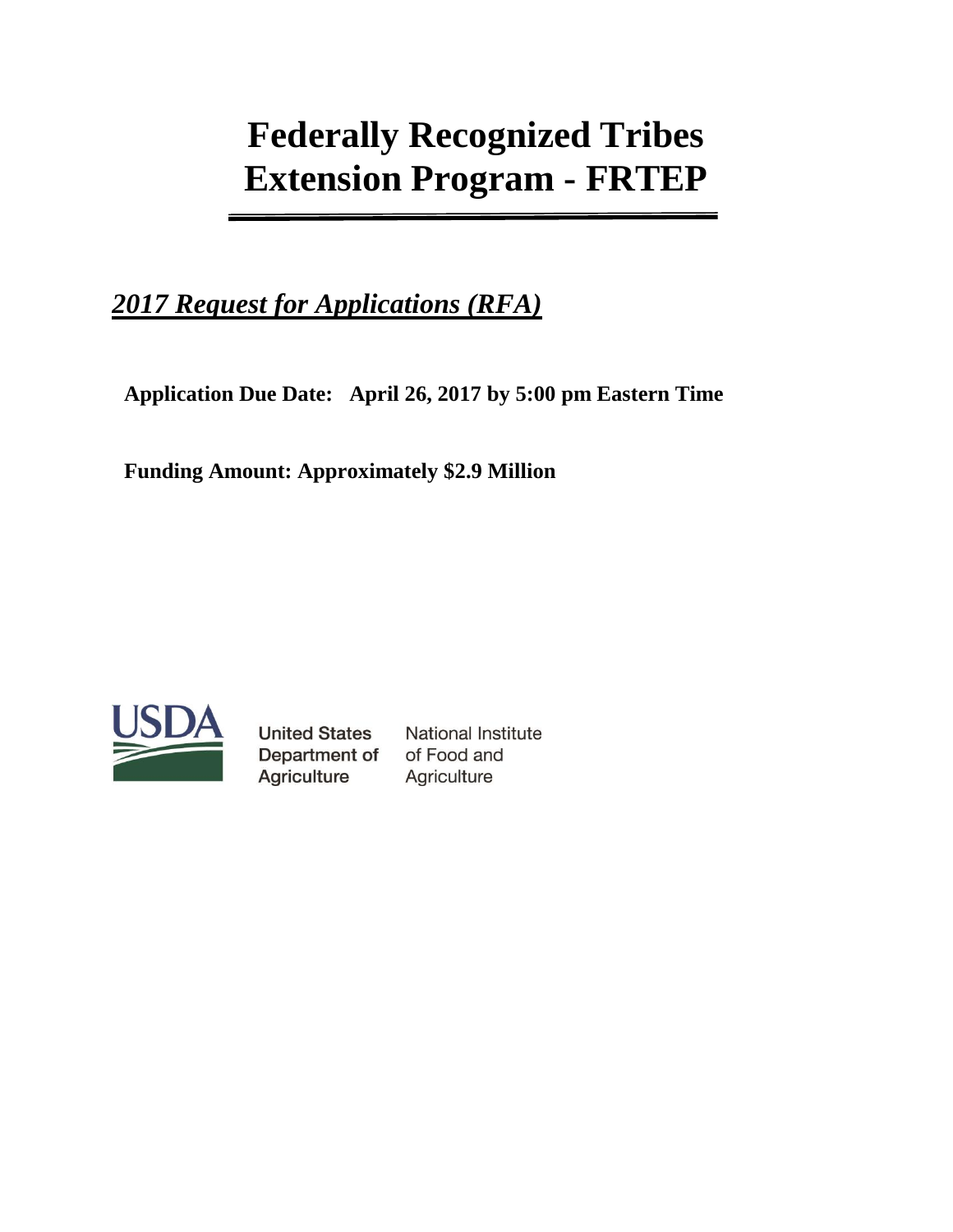## **NATIONAL INSTITUTE OF FOOD AND AGRICULTURE; U.S. DEPARTMENT OF AGRICULTURE**

## **FEDERALLY RECOGNIZED TRIBES EXTENSION PROGRAM**

## **INITIAL ANNOUNCEMENT**

**CATALOG OF FEDERAL DOMESTIC ASSISTANCE:** This program is listed in the Catalog of Federal Domestic Assistance under 10.500.

**DATES:** Applications must be received by **5 p.m. Eastern Time** on April 26, 2017. Applications received after this deadline will normally not be considered for funding (see Part IV, C of this RFA). Comments regarding this request for applications (RFA) are requested within six months from the issuance of this notice. Comments received after that date will be considered to the extent practicable.

**STAKEHOLDER INPUT:** We at the National Institute of Food and Agriculture (NIFA) seek your comments about this RFA. We will consider your comments when we develop the next RFA for the program, if applicable, and we'll use them to meet the requirements of section 103(c)(2) of the Agricultural Research, Extension, and Education Reform Act of 1998 (7 U.S.C. 7613(c)(2)). Submit your written stakeholder comments by the deadline set forth in the DATES portion of this notice via email to [Policy@nifa.usda.gov.](mailto:Policy@nifa.usda.gov) (This email address is only for receiving comments regarding this RFA and *not* for requesting information or forms.) In your comments, please state that you are responding to the Federally Recognized Tribes Extension Program RFA.

**EXECUTIVE SUMMARY:** NIFA requests applications for the Federally Recognized Tribes Extension Program (FRTEP) for fiscal year (FY) 2017. The anticipated amount available for grants in FY 2017 is approximately \$2.9 million. This RFA is being released prior to the passage of an appropriations act for FY 2017. Enactment of additional continuing resolutions or an appropriations act may affect the availability or level of funding for this program. The intent and mission of this competitive grant program is to establish:

1) An Extension presence to promote equity in access to Extension outreach;

2) To provide resources to address long-standing need among Federally Recognized Tribes.

This program seeks to continue the Land Grants mission of inclusion--providing education and research-based knowledge to those who might not otherwise receive it.

This notice identifies the objectives for FRTEP projects, deadline dates, funding information, eligibility criteria for projects and applicants, and application forms and associated instructions needed to apply for a FRTEP grant.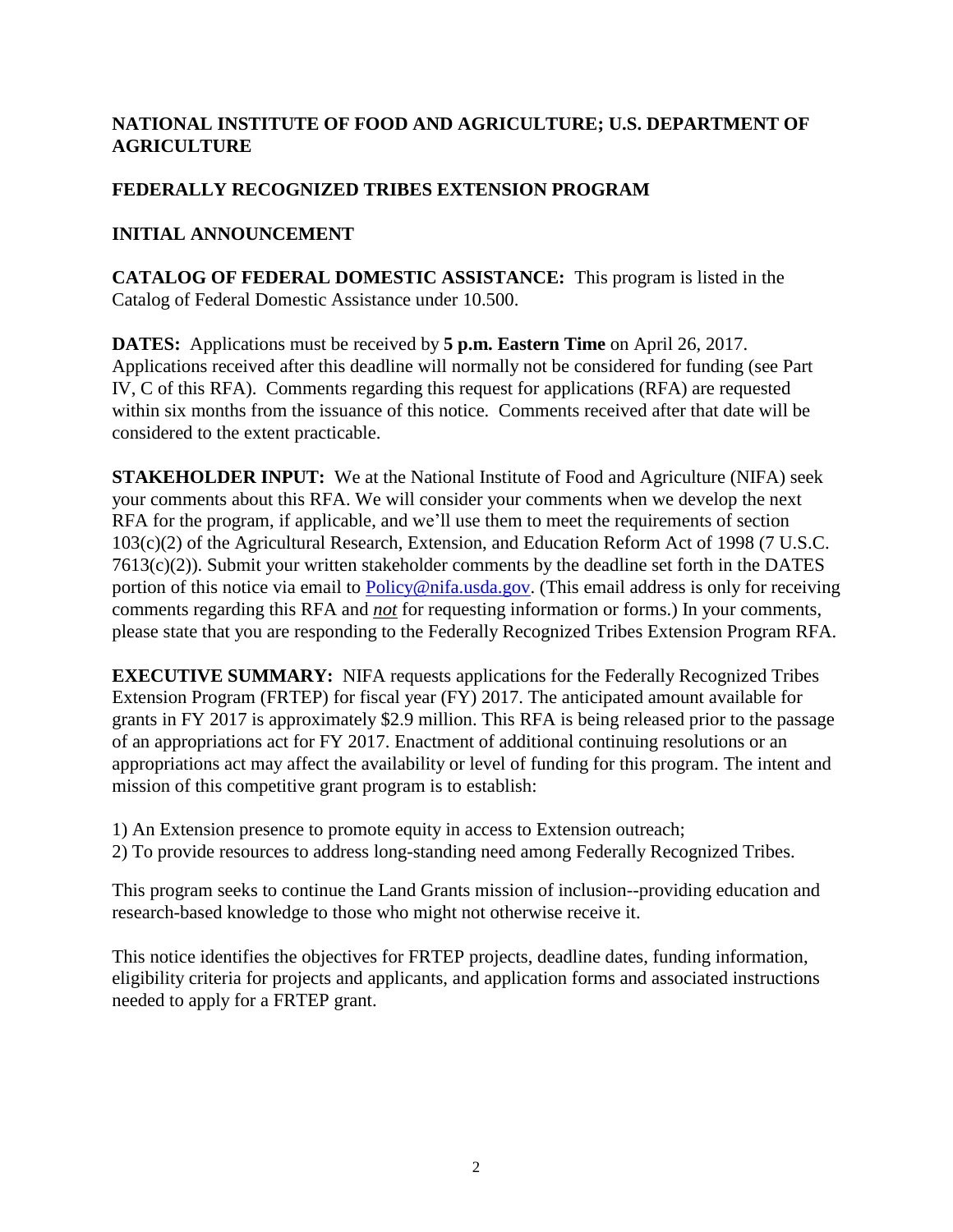## **Table of Contents**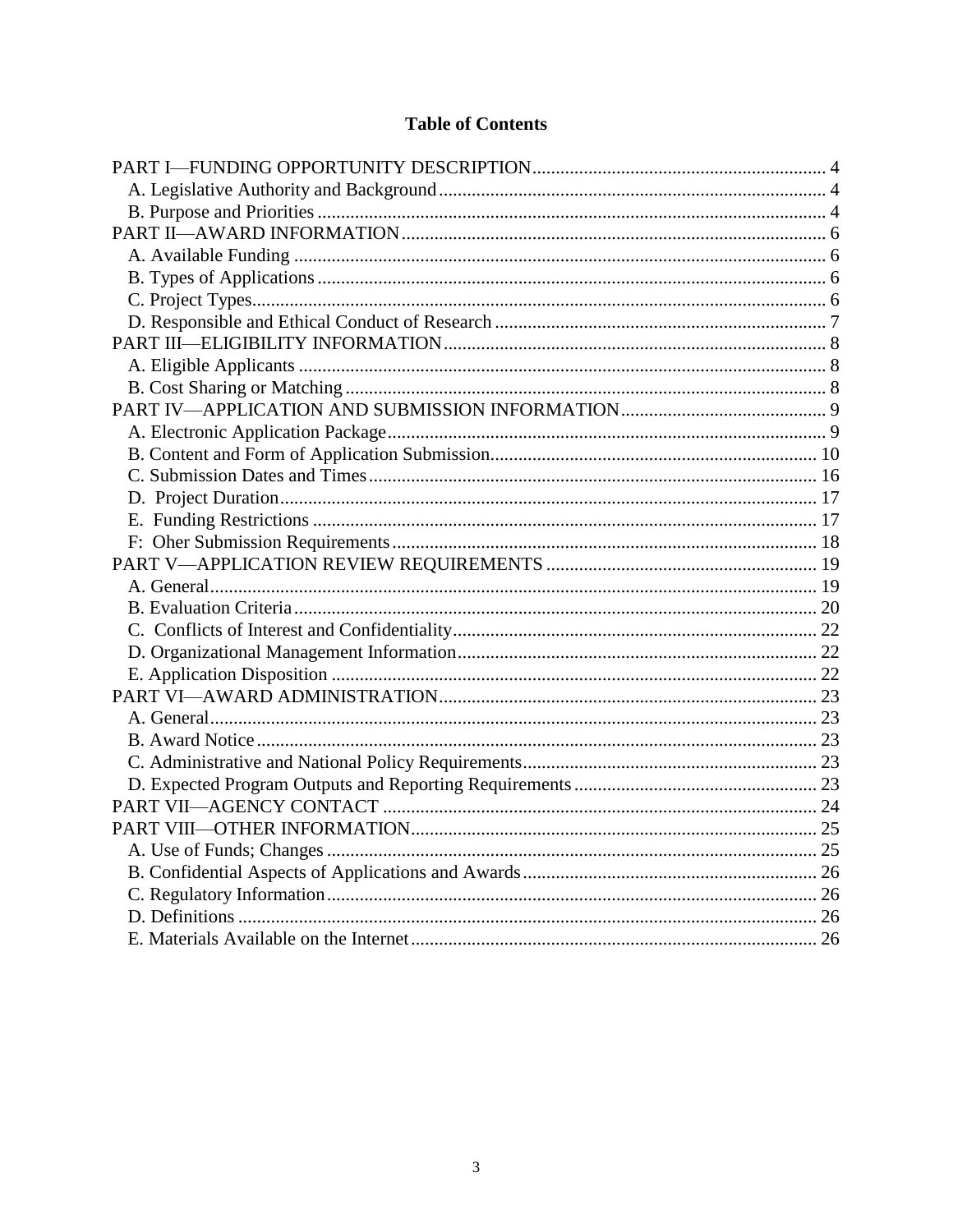## <span id="page-3-0"></span>**PART I—FUNDING OPPORTUNITY DESCRIPTION**

#### <span id="page-3-1"></span>**A. Legislative Authority and Background**

The Secretary of Agriculture, acting through the National Institute of Food and Agriculture, shall establish appropriate extension education programs on Indian Reservations and tribal jurisdictions [\(7 U.S.C. 5930\)](https://www.gpo.gov/fdsys/pkg/USCODE-2010-title7/html/USCODE-2010-title7-chap88-subchapVII-sec5930.htm).

This program is listed under Section 3(d) of the Act of May 8, 1914, Smith-Lever Act, ch. 79, 38 Stat. 372, 7 U.S.C. 341 et seq. Section 7403 of the Food, Conservation, and Energy Act of 2008 (FCEA) (P.L. 110-246) amended section 3(d) of the Smith-Lever Act to require funds to be awarded competitively.

## <span id="page-3-2"></span>**B. Purpose and Priorities**

The purpose and intent of this program is to establish an Extension presence and support Extension outreach on Federally Recognized Indian Reservations and Tribal jurisdictions of Federally Recognized Tribes. This program seeks to continue the Land Grants mission of inclusion--providing education and research-based knowledge to those who might not otherwise receive it.

NIFA, as part of USDA's Research, Education and Economics (REE) mission area, will use the REE Action Plan as a guide in supporting Indian Country through FRTEP. The plan can be viewed on-line at this address:<http://www.usda.gov/documents/usda-ree-science-action-plan.pdf>

All FRTEP projects specifically address the goals of the Research, Education, and Economics Action Plan (REE) under Goal 7. [\(USDA REE Action Plan\)](https://nifa.usda.gov/resource/ree-action-plan)

This grant also addresses the NIFA strategic plan's [\(NIFA Strategic Plan\)](https://nifa.usda.gov/resource/nifa-strategic-plan-fy2014-fy2018) Sub-Goal 1.7.

NIFA, as part of USDA's Research, Education and Economics (REE) mission area, will use the REE Action Plan as a guide in supporting Indian Country through FRTEP. The plan can be viewed on-line at this address: [http://www.usda.gov/documents/usda-ree-science-action-plan.pdf.](http://www.usda.gov/documents/usda-ree-science-action-plan.pdf)

#### **Main Priorities Include:**

- a. Tribal Youth and 4-H
- b. Indian Farmer and Rancher Productivity and Management
- c. Indian Community Development:
	- Economic and Workforce Development
	- Food Systems, Farm and Community Markets
	- Natural Resource Conservation and Adaptation to Environmental Changes
	- Human Nutrition and Reduction of Childhood and Adolescent Obesity
	- Indian Cultural and Language Preservation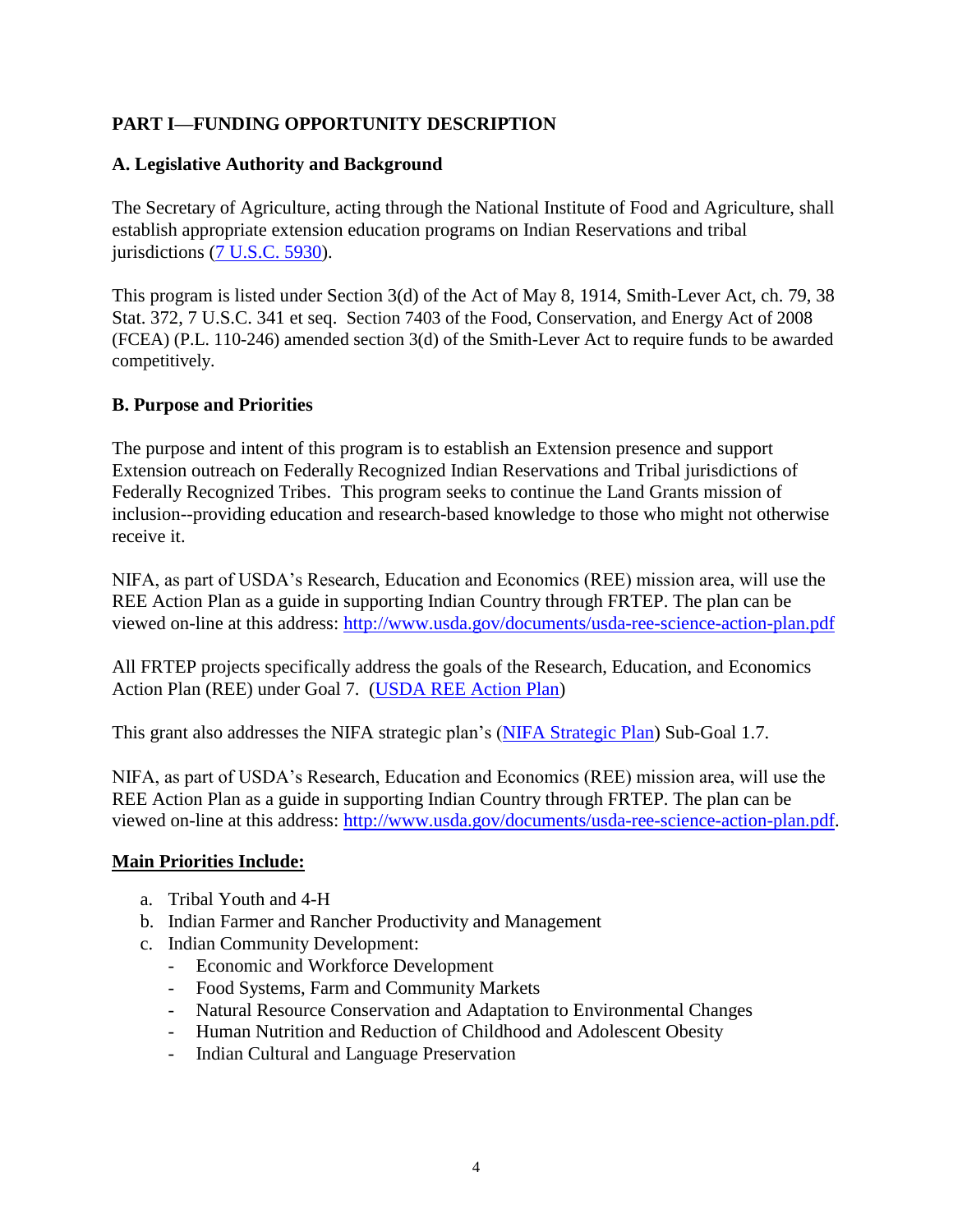## **Breadth of 2017 Activities:**

Effective Extension involves identifying and attracting funds and resources to support an everchanging and growing portfolio of activities in response to identified community needs. In consequence of this, it is understood that applicants will work towards a comprehensive Extension plan and engage in both direct and indirect activities in support of their proposed programs. Examples of direct programs activities include, but are not limited to, needs assessments, educational workshops, site visits, producer demonstration projects and culturallearning events. Indirect activities might include, but are not limited to, extending partnerships, expanding communication networks and acquiring additional resources in support of the overall goals and objectives of the proposed project.

## **eXtension:**

NIFA encourages, but does not require, projects that develop content suitable for delivery through eXtension [\(https://extension.org/\)](https://extension.org/).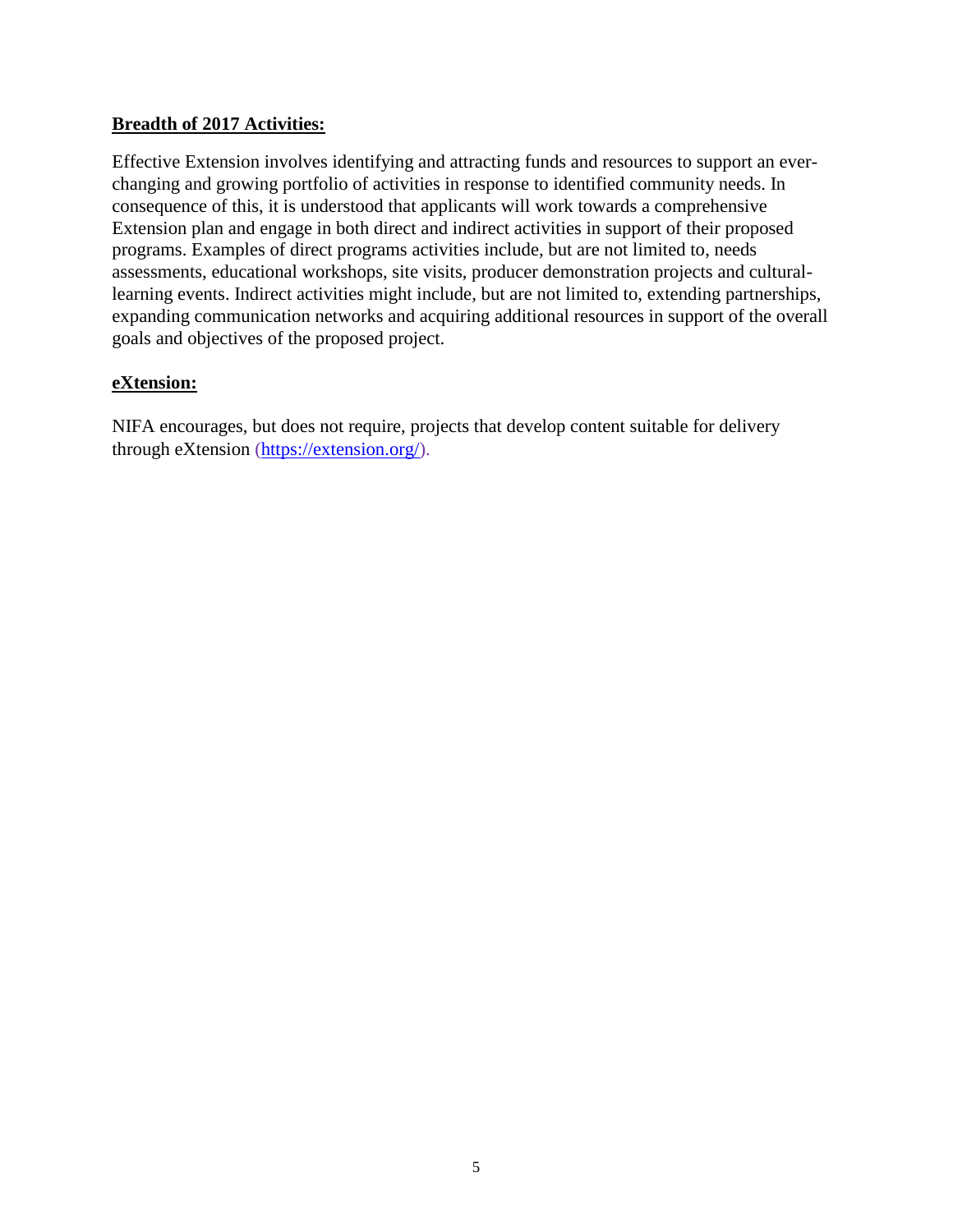## <span id="page-5-0"></span>**PART II—AWARD INFORMATION**

## <span id="page-5-1"></span>**A. Available Funding**

The anticipated amount available for FRTEP grants in FY 2017 is approximately \$2.9 million. This RFA is being released prior to the passage of an appropriations act for FY2017. Enactment of additional continuing resolutions or an appropriations act may affect the availability or level of funding for this program. There is no commitment by USDA to fund any particular application or to make a specific number of awards.

The Automated Standard Applications for Payment System (ASAP), operated by the Department of Treasury's Bureau of the Fiscal Service, is the designated payment system for awards resulting from this RFA. For more information see [https://www.fiscal.treasury.gov/fsservices/gov/pmt/asap/asap\\_home.htm.](https://www.fiscal.treasury.gov/fsservices/gov/pmt/asap/asap_home.htm)

## <span id="page-5-2"></span>**B. Types of Applications**

In FY 2017, applications may be submitted to the FRTEP Program as **new applications** only.

**New application**: This is a project application new to the FRTEP Program. NIFA will review all new applications competitively using the screening for administrative requirements, review panel evaluation of proposals using evaluation criteria and selection process described in Part V—Application Review Requirements.

Applications should be submitted for a 4-year period. NIFA anticipates making these awards providing funding for the initial year and subsequent years (i.e, remaining three years) as a continuation. A continuation is an award for which an application is approved, but each year of funding is awarded on an annual basis and subject to the availability of annual appropriations and satisfactory progress. It is expected that subsequent years of the project will be at the same funding level as the first year.

## <span id="page-5-3"></span>**C. Project Types**

Single Function Extension Programs: To conduct programs and activities that deliver sciencebased knowledge and informal educational programs to people, enabling them to make practical decisions. Program delivery must be community-based. Extension Projects may include related matters such as certification programs, in-service training, client recruitment and services, curriculum development, instructional materials and equipment, and innovative instructional methodologies appropriate to informal educational programs.

Programs should lead to measurable, documented changes in learning, actions, or conditions in an identified audience or stakeholder group. Programs should incorporate a wide range of relevant research as well as best practices for reaching diverse and traditional communities.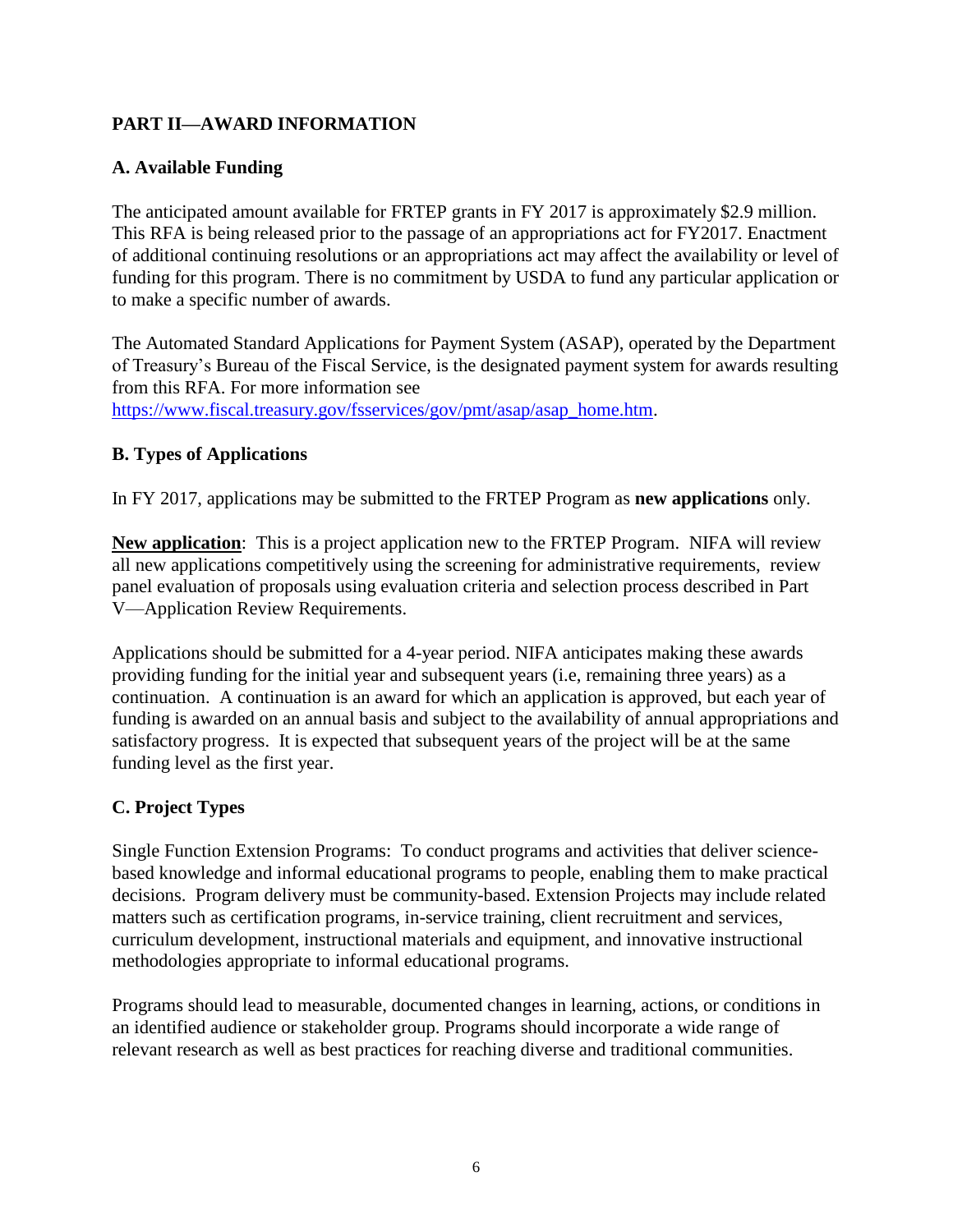#### <span id="page-6-0"></span>**D. Responsible and Ethical Conduct of Research**

In accordance with sections 2, 3, and 8 of 2 CFR Part 422, institutions that conduct USDAfunded extramural research must foster an atmosphere conducive to research integrity, bear primary responsibility for prevention and detection of research misconduct, and maintain and effectively communicate and train their staff regarding policies and procedures. In the event an application to NIFA results in an award, the Authorized Representative (AR) assures, through acceptance of the award that the institution will comply with the above requirements. Award recipients shall, upon request, make available to NIFA the policies, procedures, and documentation to support the conduct of the training. See [http://nifa.usda.gov/responsible-and](http://nifa.usda.gov/responsible-and-ethical-conduct-research)[ethical-conduct-research](http://nifa.usda.gov/responsible-and-ethical-conduct-research) for more information.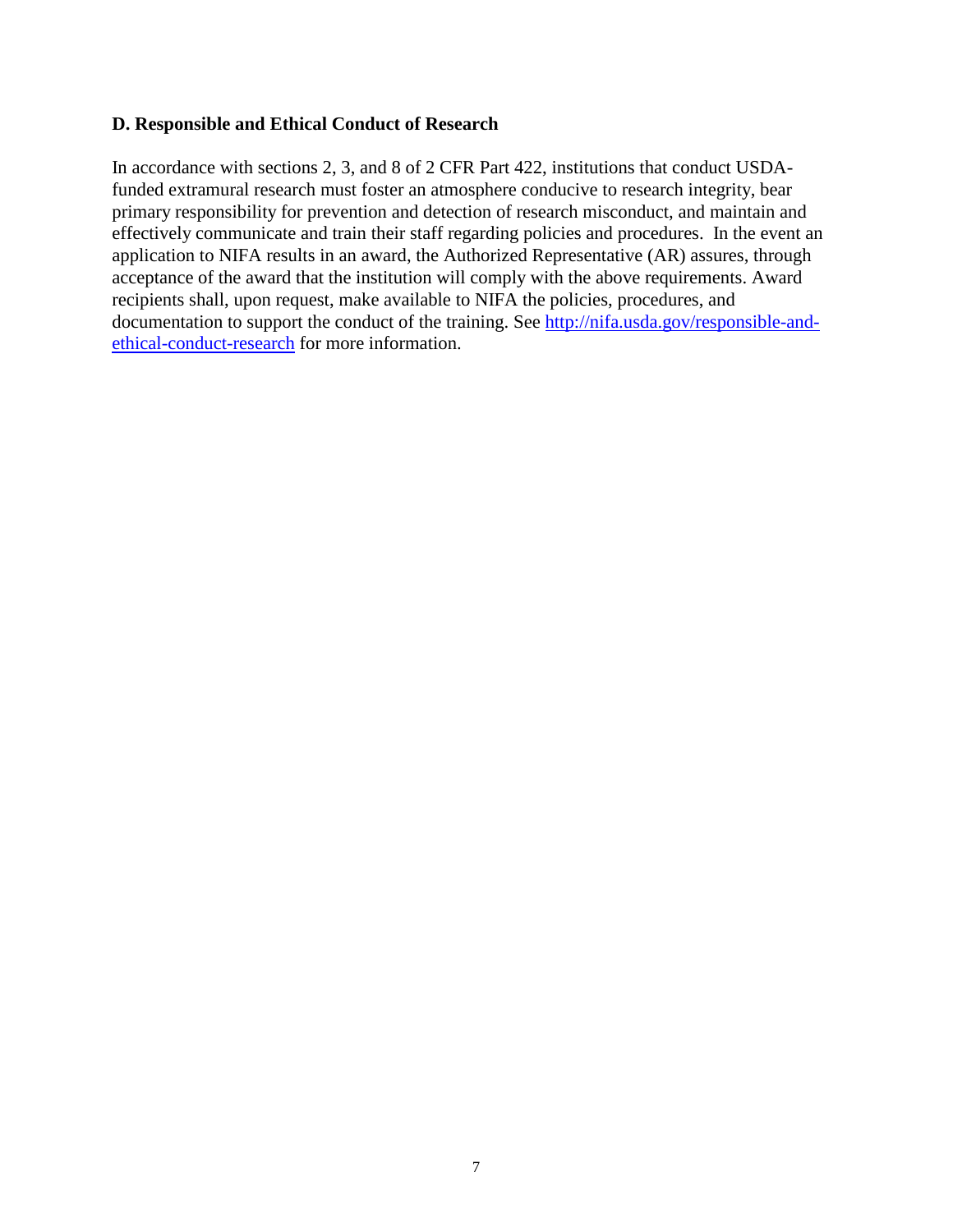## <span id="page-7-0"></span>**PART III—ELIGIBILITY INFORMATION**

## <span id="page-7-1"></span>**A. Eligible Applicants**

Applications may be submitted by1862 or 1890 Land-Grant Institutions that have a Federally Recognized Tribe within their state jurisdiction. For a state-by-state listing of Indian tribes or groups that are federally recognized, see [http://www.ncsl.org/research/state-tribal-institute/list](http://www.ncsl.org/research/state-tribal-institute/list-of-federal-and-state-recognized-tribes.aspx)[of-federal-and-state-recognized-tribes.aspx.](http://www.ncsl.org/research/state-tribal-institute/list-of-federal-and-state-recognized-tribes.aspx)

Failure to meet an eligibility criterion by the application deadline will result in the application being excluded from consideration or, even though an application may be reviewed, will preclude NIFA from making an award.

Award recipients may sub-contract to organizations not eligible to apply, provided such organizations are necessary for the success of the project.

## <span id="page-7-2"></span>**B. Cost Sharing or Matching**

NIFA does not require matching support for this program and matching resources will not be factored into the review process as evaluation criteria.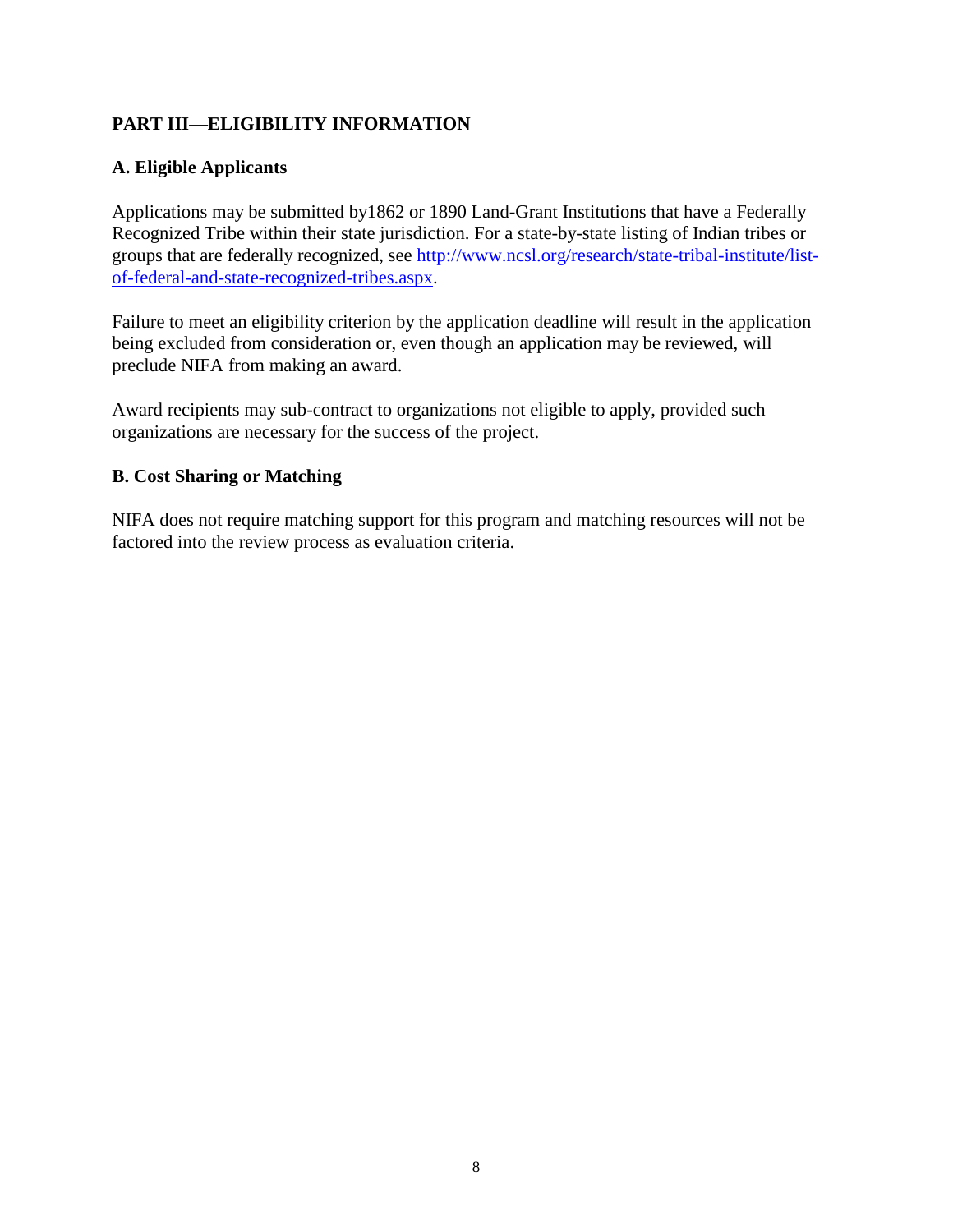## <span id="page-8-0"></span>**PART IV—APPLICATION AND SUBMISSION INFORMATION**

## <span id="page-8-1"></span>**A. Electronic Application Package**

Only electronic applications may be submitted via Grants.gov to NIFA in response to this RFA. We urge you to submit early to the Grants.gov system. For information about the pre-award phase of the grant lifecycle see [http://www.grants.gov/web/grants/learn-grants/grants-101/pre](http://www.grants.gov/web/grants/learn-grants/grants-101/pre-award-phase.html)[award-phase.html.](http://www.grants.gov/web/grants/learn-grants/grants-101/pre-award-phase.html)

## **New Users of Grants.gov**

Prior to preparing an application, we recommend that the Project Director/Principal Investigator (PD/PI) first contact an Authorized Representative (AR, also referred to as Authorized Organizational Representative, or AOR) to determine if the organization is prepared to submit electronic applications through Grants.gov. If not (e.g., the institution/organization is new to the electronic grant application process through Grants.gov), then the one-time registration process must be completed **PRIOR** to submitting an application. It can take as long as two weeks to complete the registration process so it is critical to begin as soon as possible. In such situations, the AR should go to **"Register," in the top right corner of the Grants.gov web page (or go to**  <http://www.grants.gov/web/grants/register.html>**), for information on registering the institution/organization with Grants.gov.** Part II,1 of the NIFA Grants.gov Application Guide contains detailed information regarding the registration process. Refer to item 2, below, to locate the "NIFA Grants.gov Application Guide."

## **Steps to Obtain Application Package Materials**

To receive application materials:

- 1. You must download and install a version of [Adobe Reader](https://get.adobe.com/reader/) compatible with Grants.gov to access, complete, and submit applications. For basic system requirements and download instructions, see [http://www.grants.gov/web/grants/applicants/adobe-software](http://www.grants.gov/web/grants/applicants/adobe-software-compatibility.html)[compatibility.html.](http://www.grants.gov/web/grants/applicants/adobe-software-compatibility.html) Grants.gov has a test package that will help you determine whether your current version of Adobe Reader is compatible.
- 2. To obtain the application package from Grants.gov, go to <http://www.grants.gov/web/grants/applicants/download-application-package.html> and enter the funding opportunity number

## **Funding Opportunity Number: USDA-NIFA-SLBCD-006265**

From the search result, click "Select Package" to access the application package. A Grant Application Package is tied to a particular funding opportunity. You may submit an application ONLY to the particular funding opportunity to which the Grant Application Package is associated.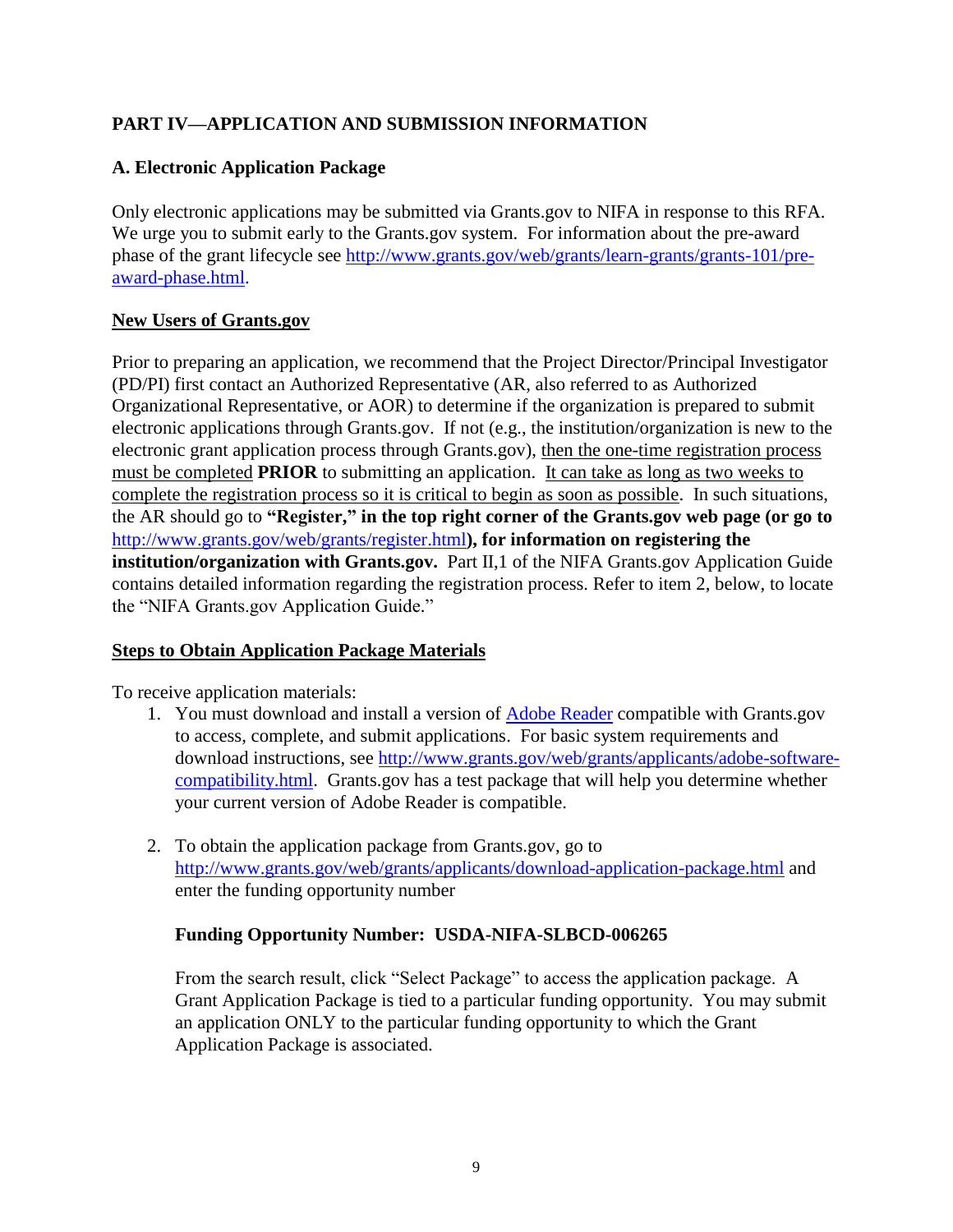Contained within the application package is the "NIFA Grants.gov Application Guide." This guide contains an introduction and general Grants.gov instructions, information about how to use a Grant Application Package in Grants.gov, and instructions on how to complete the application forms.

**If you require assistance to access the application package** (e.g., downloading or navigating Adobe forms) **or submitting the application,** refer to resources available on the Grants.gov website [\(http://www.grants.gov/web/grants/applicants/applicant-tools](http://www.grants.gov/web/grants/applicants/applicant-tools-and-tips.html)[and-tips.html\)](http://www.grants.gov/web/grants/applicants/applicant-tools-and-tips.html). Grants.gov assistance is also available at:

Grants.gov customer support 800-518-4726 Toll-Free or 606-545-5035 Business Hours: 24 hours a day, 7 days a week. Closed on [federal holidays.](http://www.opm.gov/policy-data-oversight/snow-dismissal-procedures/federal-holidays/) Email: [support@grants.gov](mailto:support@grants.gov)

Grants.gov iPortal (see [https://grants-portal.psc.gov/Welcome.aspx?pt=Grants\)](https://grants-portal.psc.gov/Welcome.aspx?pt=Grants): Top 10 requested help topics (FAQs), Searchable knowledge base, self-service ticketing and ticket status, and live web chat (available 7 a.m. - 9 p.m. EST). Have the following information available when contacting Grants.gov:

- Funding Opportunity Number (FON)
- Name of agency you are applying to
- Specific area of concern

## <span id="page-9-0"></span>**B. Content and Form of Application Submission**

You should prepare electronic applications following Parts V and VI of the NIFA Grants.gov Application Guide. This guide is part of the corresponding application package (see Section A of this part). The following is **additional information** you need to prepare an application in response to this RFA. **If there is discrepancy between the two documents, the information contained in this RFA is overriding.**

**Note the attachment requirements (e.g., PDF) in Part III, Section 3 of the guide. ANY PROPOSALS THAT ARE NON-COMPLIANT WITH THE REQUIREMENTS (e.g., content format, PDF file format, file name restrictions, and no password protected files) WILL BE AT RISK OF BEING EXCLUDED FROM NIFA REVIEW. Grants.gov does not check for NIFA required attachments or whether attachments are in PDF format; see Part III, Section 6.1 of the guide for how to check the manifest of submitted files. Partial applications will be excluded from NIFA review. We will accept subsequent submissions of an application until close of business on the closing date in the RFA (see Part V, 2.1 of the NIFA Grants.gov Application Guide for further information).**

**For any questions related to the preparation of an application,** review the NIFA Grants.gov Application Guide and the applicable RFA. If assistance is still needed for preparing application forms content, contact:

- Email: electronic@nifa.usda.gov
- Phone: 202-401-5048
- Business hours: Monday through Friday,  $7$  a.m.  $-5$  p.m. EST, excluding [federal holidays.](https://www.opm.gov/policy-data-oversight/snow-dismissal-procedures/federal-holidays/)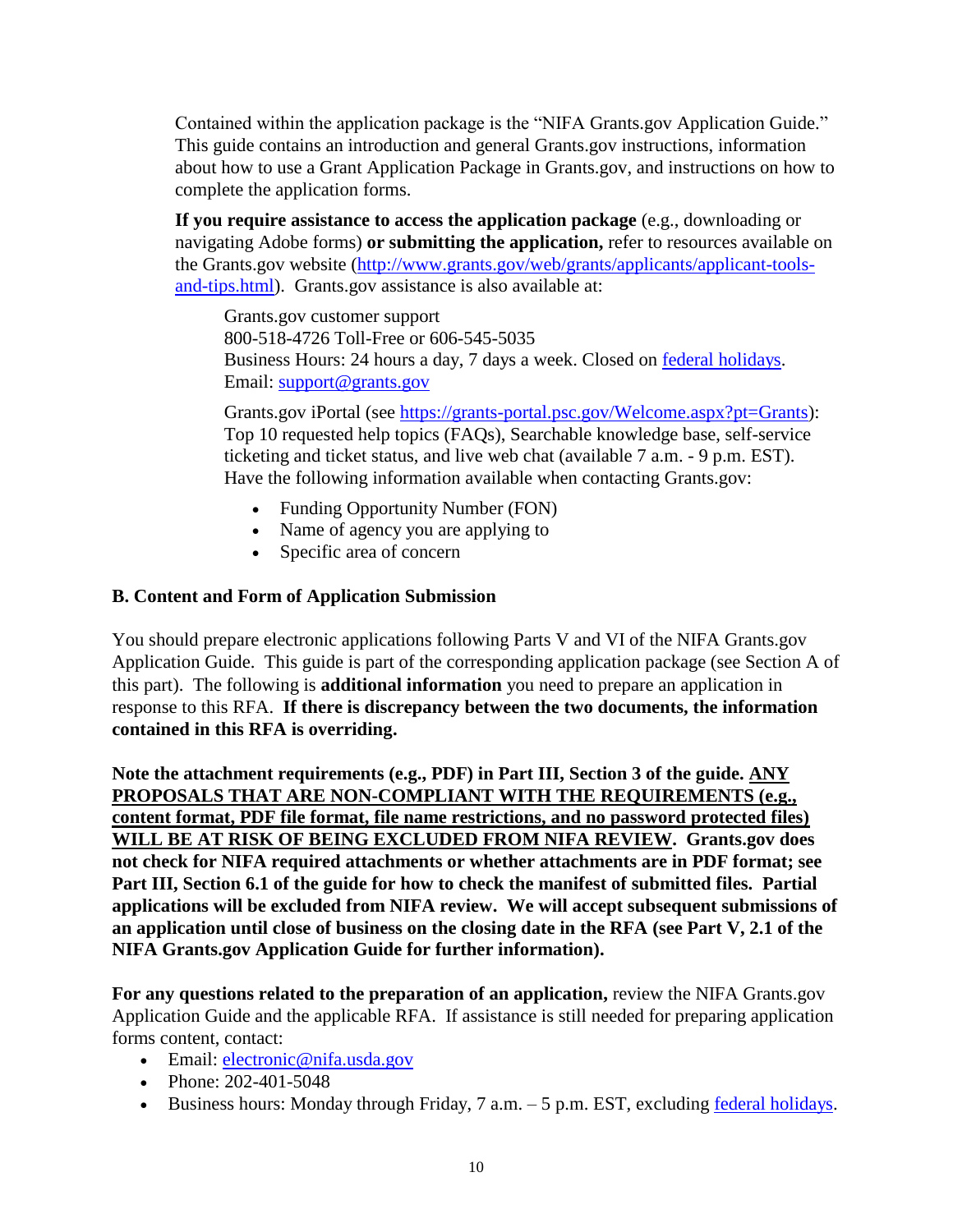## **1. SF 424 R&R Cover Sheet**

Information related to the questions on this form is dealt with in detail in Part V, 2 of the NIFA Grants.gov Application Guide. See Part V, Section 2.18 of the NIFA Grants.gov Application Guide for the required certifications and assurances (e.g., Prohibition Against Entities Requiring Certain Internal Confidentiality Agreements).

## **2. SF 424 R&R Project/Performance Site Location(s)**

Detailed information related to the questions on this form is available in Part V, 3 of the NIFA Grants.gov Application Guide.

## **3. R&R Other Project Information Form**

Detailed information related to the questions on this form is available in Part V, 4 of the NIFA Grants.gov Application Guide.

## **a. Field 7. Project Summary/Abstract.**

**PDF Attachment. One page limit.** As noted in Part V. section 4.7 of the NIFA Grants.gov Application Guide, there are instructions including a suggested template for your use. The summary also should include the following in the order listed below:

- 1) Names and Titles of any Extension Educators, agents or assistants other than the PD.
- 2) Indicate the priority area (s) Tribal youth, farmer rancher, and human nutrition etc., list as many as appropriate.
- 3) Give a brief overview of proposed project goals and objectives, intended outcomes, etc.

## **b. Field 8. Project Narrative.**

NOTE: The Project Narrative shall not exceed 18 pages using single-spaced with 1.15 or 1.5 line spacing format. This maximum (18 pages) has been established to ensure fair and equitable competition. The Project Narrative must include all of the following sections using the **section titles in bold text.**

- 1) **Opportunity Statement:** Three to five sentences that succinctly answer two questions:
	- a) What will the tribe or community gain over four years if funded?
	- b) What opportunity will be lost to the tribe or community if not funded?
- 2) **Current State of Extension Services:** Outline your existing Extension efforts with the applicable Federally Recognized Tribe (s). This section should not exceed one page and address your relationship with the tribe(s), the type of initiatives undertaken (tribal youth, agriculture, etc.), approximate length of time of each initiative, the amount of resources already devoted to the initiative, and any programmatic inroads or impacts that you have encountered. If possible, this section should indicate the level of trust the Tribe has in your institution along with documentation to support your assertion. Also include your level of appropriate personnel, Extension curricula, cultural awareness that you can bring to a FRTEP effort. This should not be a report nor a list of specific activities of existing programs.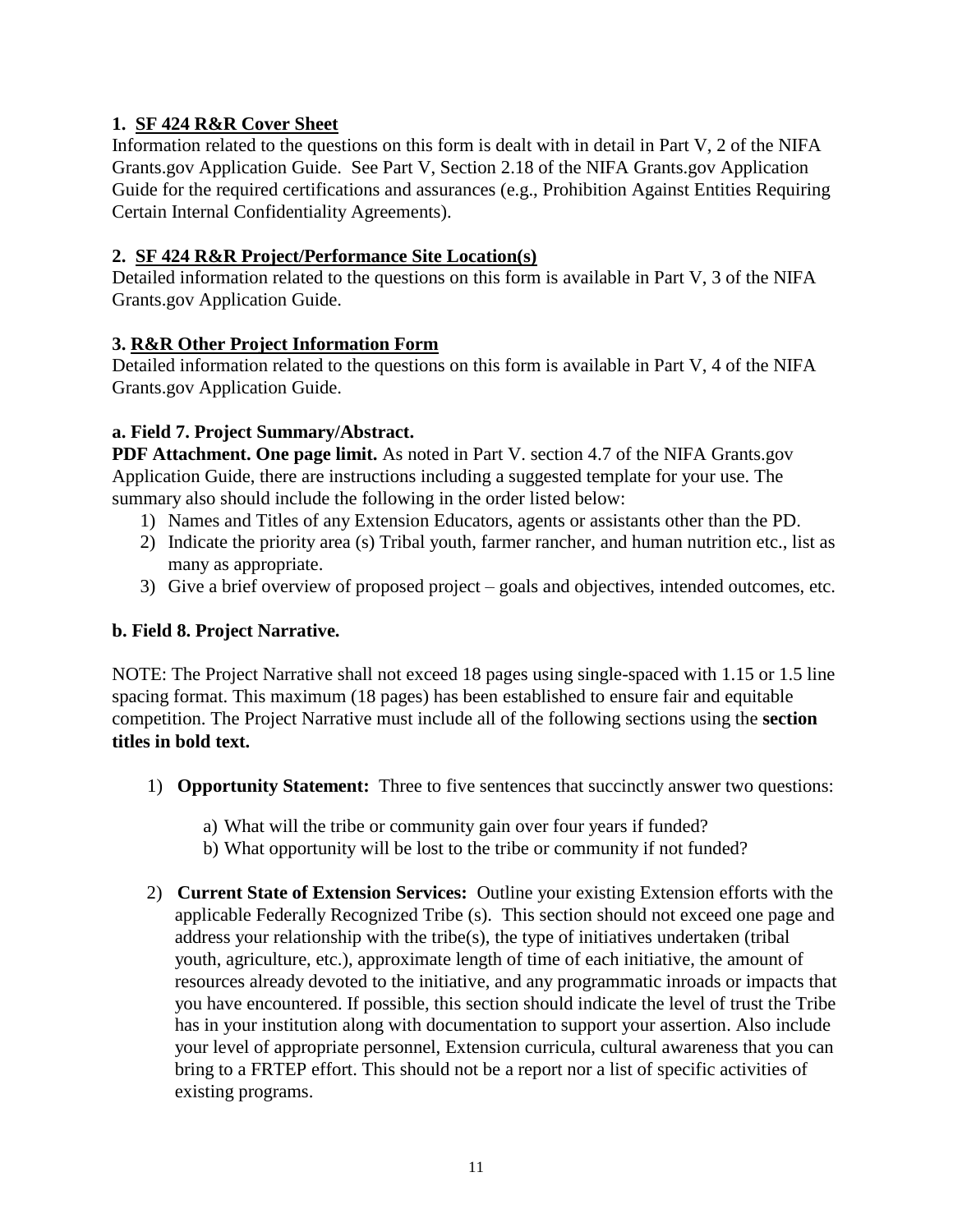### 3) **Overall Extension Outreach Strategy:**

## **Goals and Objectives:**

- a) Outline the medium-term goals and supporting objectives of the proposed program that determine the program direction.
- b) Provide sufficient data to support the goals and objectives of the program direction. Indicate the level of importance in accomplishing objectives.

## 4) **Stakeholder Input:**

a) Describe the stakeholder input strategy that was followed or plan to be followed and how that information was or will be used to guide program objectives and implementation.

Describe the process of Tribal or Reservation government consultation on the proposed program, provide information to support the level of cooperation and enthusiasm applicable Tribe(s) have in the prospective program and objectives, and demonstrate that the Land Grant and Tribes have agreed on a shared set of priorities, objectives and activities (See c. Field 12. Other Attachments on MOU).

#### 5) **Program Priorities:**

- a) List the focus (i.e., priority) of the program (Tribal Youth, Farmers/Ranchers, etc.).
- b) If there are multiple priorities, indicate the proposed percentage of time the overall project will dedicate to each priority.
- c) For each priority, provide a rationale for choosing it, describe the problem to be solved or opportunity to be had, and how it fits into a unified extension strategy. The priority(ies) must be Tribal centric.
- d) Describe the 'target audience' who specifically is intended to benefit directly from this program and what other indirect audiences are likely to benefit.
- e) List the Tribal and Cooperative Extension resources (including financial assistance) available to implement the proposed program. Discuss if these resources combined with the requested amount is sufficient and appropriate to accomplish the proposed program.

## 6) **Extension Activities and Timeline:**

List the activities being proposed and outputs expected for each activity. Indicate who will undertake the activity, an anticipated timeframe for starting and completing each activity along with what measures will be used to determine success. This should be in a table format by year with emphasis on the first year.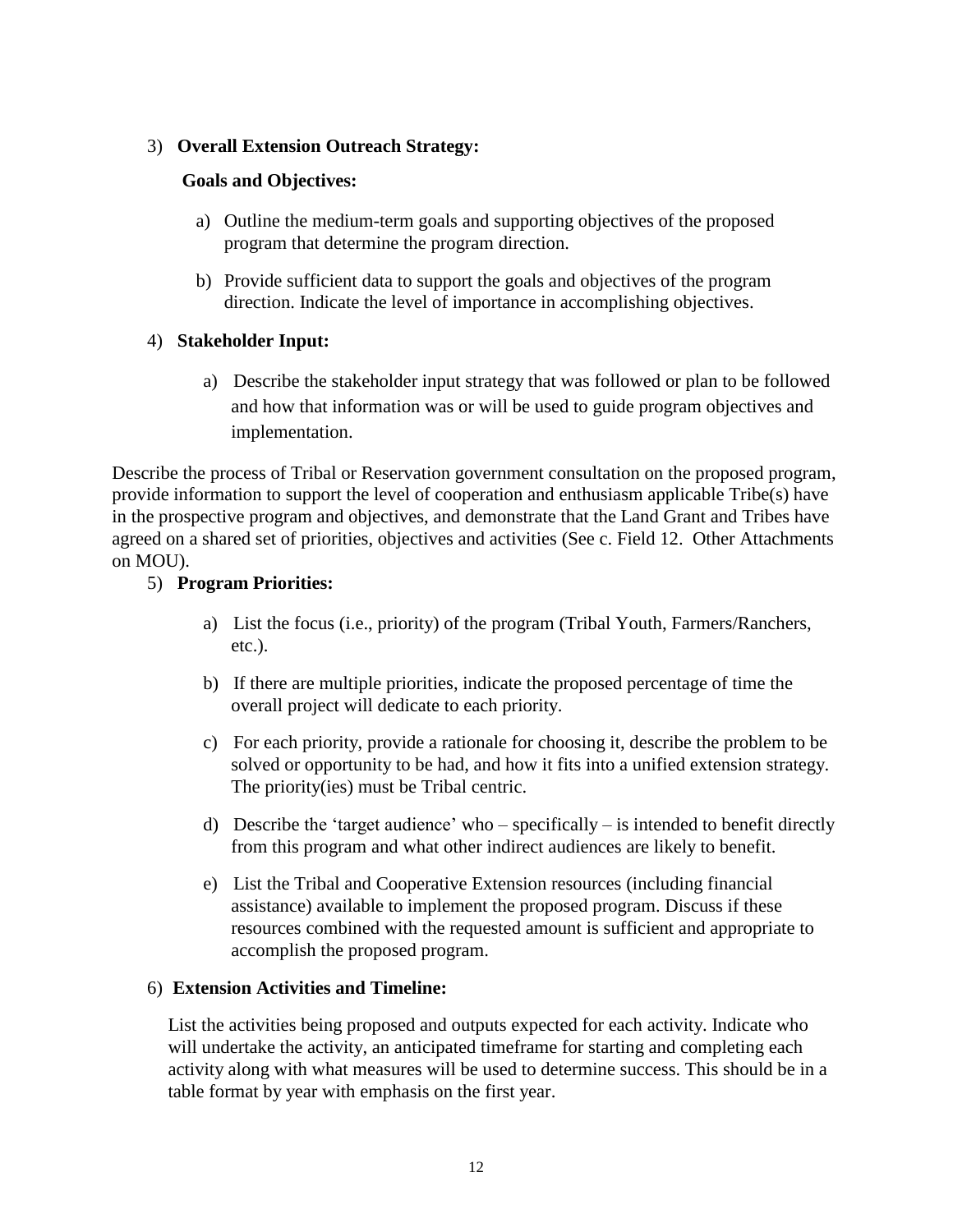7) **Outputs and Outcomes:** Identify and describe short- and medium-term outcomes the requested funding will help to achieve. Explain how programmatic activities will help to achieve these outcomes. Outcomes must be measurable and quantifiable. Qualitative evidence to support progress toward the goals and objectives may also be used.

Describe possible challenges facing your proposed program and how you plan to address those challenges.

## **The FRTEP Extension Planning Model**: [\(Logic Model Builder Site\)](https://cyfar.org/resource/cyfar-101-logic-model-and-common-measures)

This is a suggested resource for developing the overall extension strategy. A specific Planning Model document may be submitted as an attached PDF to Field 12 Other Attachments, but is not required.

8) **Annual Assessment:** Describe an annual assessment process for progress toward completing the 4-year objectives. It should be structured to determine what is working, what is not working and what needs to be adjusted or changed. It can also be used in the 4-year program evaluation and in annual reporting to NIFA.

## 9) **Program 4-Year Measurement of Success:**

Include a performance measurement plan that clearly indicates how progress towards achieving each program goal and objective will be measured, the project's most significant successes, and explains the methods by which those successes will be measured. Be as specific as possible in describing the linkages among activities and changes in participant knowledge, awareness, competency, finances and behavior or changes in condition.

A final four-year program assessment is required. This comprehensive plan is to be in place with the application or finalized within the first quarter of the award start date. A specific evaluator need not be identified at the time of application submission. Regardless of the methodology chosen, NIFA will require a report, in addition to a final REEport submission, that assesses the FRTEP 4-year program against the following framework measures:

- i. Amount of resources (dollar, personnel and in-kind) leveraged from the Tribe and the applicant institution.
- ii. Amount of resources (dollar, personnel and in-kind) leveraged from Federal or state entities as a direct result of the FRTEP program.
- iii. Measure the growth in extension program personnel who were able to contribute to the project as a direct result of other University, Tribal, Federal and nonfederal resources leveraged through or by your FRTEP program. (Office assistants, part-time educators, tribal department personnel, NGOs etc.).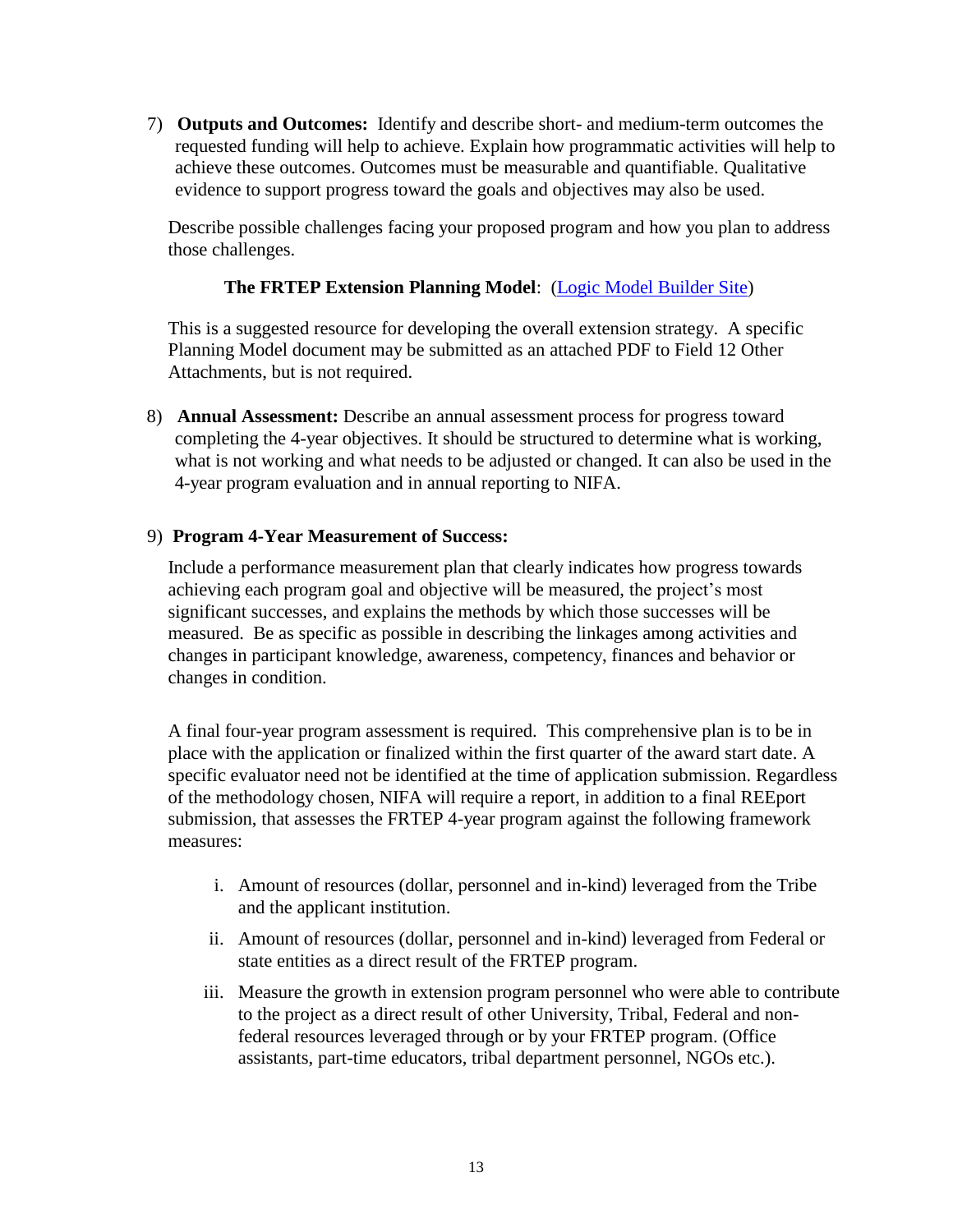- iv. List the extension collaborations with other Land Grant Institutions or other institutions with an extension capability (1994s, etc.) and the strengths and challenges of each collaboration.
- v. What type of unanticipated 'emerging need' arose that required a program commitment (natural disasters, community emergencies, individual emergencies, etc.) and how was the FRTEP office able to respond?
- vi. Percentage of the annual FRTEP award going toward salaries and benefits.
- vii. Indicate the size of the tribe(s) or Reservation or portion of the Reservation (total population and total land area). Provide a measure of the portion of those who were generally exposed to the FRTEP activity and the number or portion of those who received or participated in program activities that have led to changes in their situation, behavior or economic activity, (percent or actual number).
- viii. If applicable, what economic benefits to the community or individuals were achieved as a result of program activities?
- ix. What was the most effective extension outreach methodology employed over the 4-years (demonstration projects, in-person workshops or trainings, printed material, radio or television spots, social media/electronic distribution, community fairs, youth clubs, farmer/rancher organizations, Extension Specialist visits, etc.)?
- x. If applicable, briefly describe any unexpected/unplanned outcomes that resulted from your project.
- xi. Provide a short qualitative paragraph of the one thing that was accomplished that the PD or Extension Educator is most proud of.

A sample matrix will be available for reporting on these framework measures prior to the end of the first year. This 4-year assessment will be a critical component of the next 4-year FRTEP competition.

## **c. Field 12. Add Other Attachments**

See Part V. Section 4.12 of the NIFA Grants.gov Application Guide (Field 12 on the form) for instructions regarding mandatory Felony Convictions or Tax Delinquent Status. The following are additional instructions.

1) **Memorandum of Understanding – MOU: Required.** Applicants must submit an MOU signed by the submitting university and collaborating tribal government. The MOU must include signatures (including name and title) of the responsible tribal or university entity authorized to approve of the proposed FRTEP program and be able to commit to any agreed upon resources, an understanding of the proposed program, agreement with proposed activities, level of committed resources, and responsibilities of each party. The level of contributions by either side to the success of the FRTEP program – office space, transportation, utilities, staff time, financial support, professional development, etc. should be specific.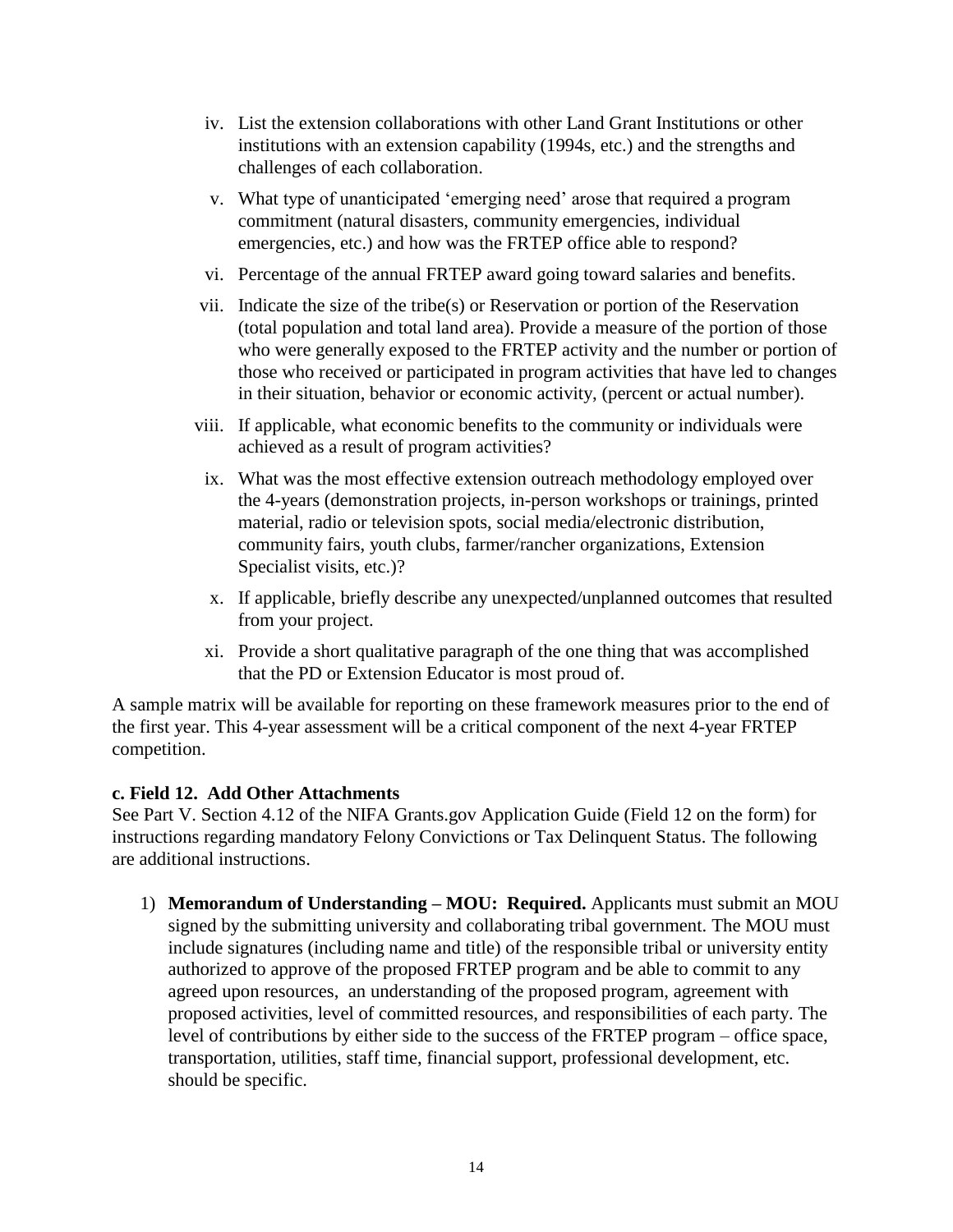A sample MOU template link is on the FRTEP web page – [FRTEP Web Link.](https://nifa.usda.gov/program/federally-recognized-tribes-extension-grant-program) Other formats are acceptable. If final signatures are not available at the time of application submission, the draft MOU must be submitted along with any correspondence relating to the request for signatures and an estimated timeframe for final MOU. **NIFA will not make an award or release funds to a successful application that does not have a finalized MOU.** 

- 3. **Letters of Support:** Signed letters of support from other tribal departments, cooperating institutions, state or federal agency representatives, community members or NGO organizations are encouraged. Letters should indicate an understanding of the proposed program and outline any agreed-upon level of involvement or commitment of resources.
- 4. Additional Collaborative Arrangements. In addition to the MOU and letters of support, other partners may be required. If it will be necessary to enter into formal consulting or contractual arrangements with others, such arrangements should be fully explained and justified in the proposal and budget narrative. If the consultant(s) or collaborator(s) are known at the time of application, a vitae or resume should be provided. In addition, evidence (e.g., letter of support and/or letter of intent) should be provided showing that that the collaborators involved have agreed to render these services. The applicant also will be required to provide additional information on consultants and collaborators, and their role in supporting specific project objectives, in the budget portion of the application.

## **4. R&R Senior/Key Person Profile (Expanded)**

Detailed information related to the questions on this form is available in Part V, 5 of the NIFA Grants.gov Application Guide. This section of the guide includes instructions about senior/key person profile requirements, and details about the biographical sketch and the current and pending support, including a link to a suggested template for the current and pending support.

**5. R&R Personal Data –** As noted in Part V, 6 of the NIFA Grants.gov Application Guide, the submission of this information is voluntary and is not a precondition of award. Part V.6 also notes the importance and use of the information.

## **6. R&R Budget**

Detailed information related to the questions on this form is available in Part V, 7 of the NIFA Grants.gov Application Guide.

## **Applications must contain an annual budget for each year of the project and a cumulative budget**.

The initial year of funding (FY 2017) is to be used as the basis for proposing the budget for years two through four, therefore, subsequent yearly funding requests (and budgets) must not exceed the amount requested for the first year.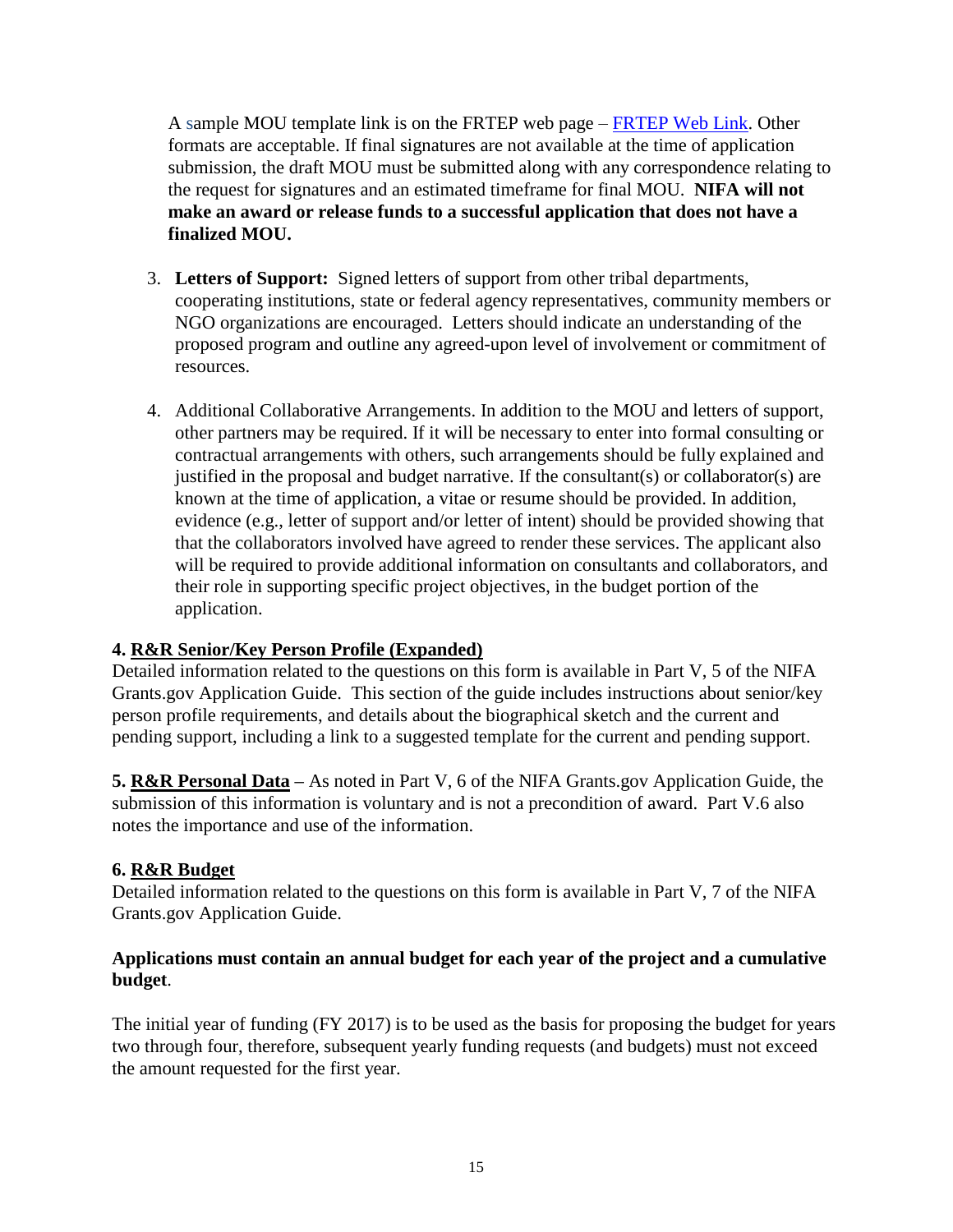Funds may be requested under any of the categories listed on the Budget Form, provided that the item or service for which support is requested is allowable under the authorizing legislation, the applicable statutes, regulations, and Federal cost principles, and these program guidelines, and can be justified as necessary for the successful conduct of the proposed project. Funds may be used for salaries and appropriate fringe benefits for the Reservation Extension Educator, any individual directly involved in the delivery of Extension programs, and secretarial and/or support staff time that is directly related to the project. In addition, an amount budgeted should include sufficient funds for the Reservation Extension Educator to attend the annual FRTEP meetings.

All budget categories must be individually listed (with costs) in the same order as the yearly budget and justified, see Field K below. Information related to the R&R Budget is found in Part V, 6. of the NIFA Grants.gov Application Guide.

**Field K. Budget Justification – Required. PDF Attachment. No Page Limit.** Title the attachment as 'Budget Justification' in the document header and save file as 'Budget Justification'. If sub-contractual arrangements are included in the application, these arrangements should be fully explained and justified. Refer to Part V, 7, of the NIFA Grants.gov Application Guide for instructions on completing

## **Each Sub-award recipient, if any, must also provide an annual budget for each year of the project and a cumulative budget along with a budget justification.**

The rate of pay for any consultant must be included, if known at the time of application.For each arrangement involving the transfer of substantive programmatic work or the provision of financial assistance to a third party, a proposed statement of work and a budget must be supplied. In multi-State/territory applications, a Budget and Budget Narrative must be included for each State/territory involved. The lead State/territory and each participating State/territory must be identified.

## **7. Supplemental Information Form**

Detailed information related to the questions on this form is available in Part VI, 1 of the NIFA Grants.gov Application Guide.

- **a. Field 2. Program to which you are applying.** Enter the program code name (i.e., enter "FRTEP") and the program code (i.e., enter "LP"). Note that accurate entry of the program code is very important for proper and timely processing of an application.
- **b. Field 8. Conflict of Interest List**. See Part VI, 1.8 of the NIFA Grants.gov Application Guide for further instructions and a link to a suggested template.

## <span id="page-15-0"></span>**C. Submission Dates and Times**

We recommend that you conduct an administrative review of the application before submission of it via Grants.gov to ensure that it complies with all preparation instructions. An application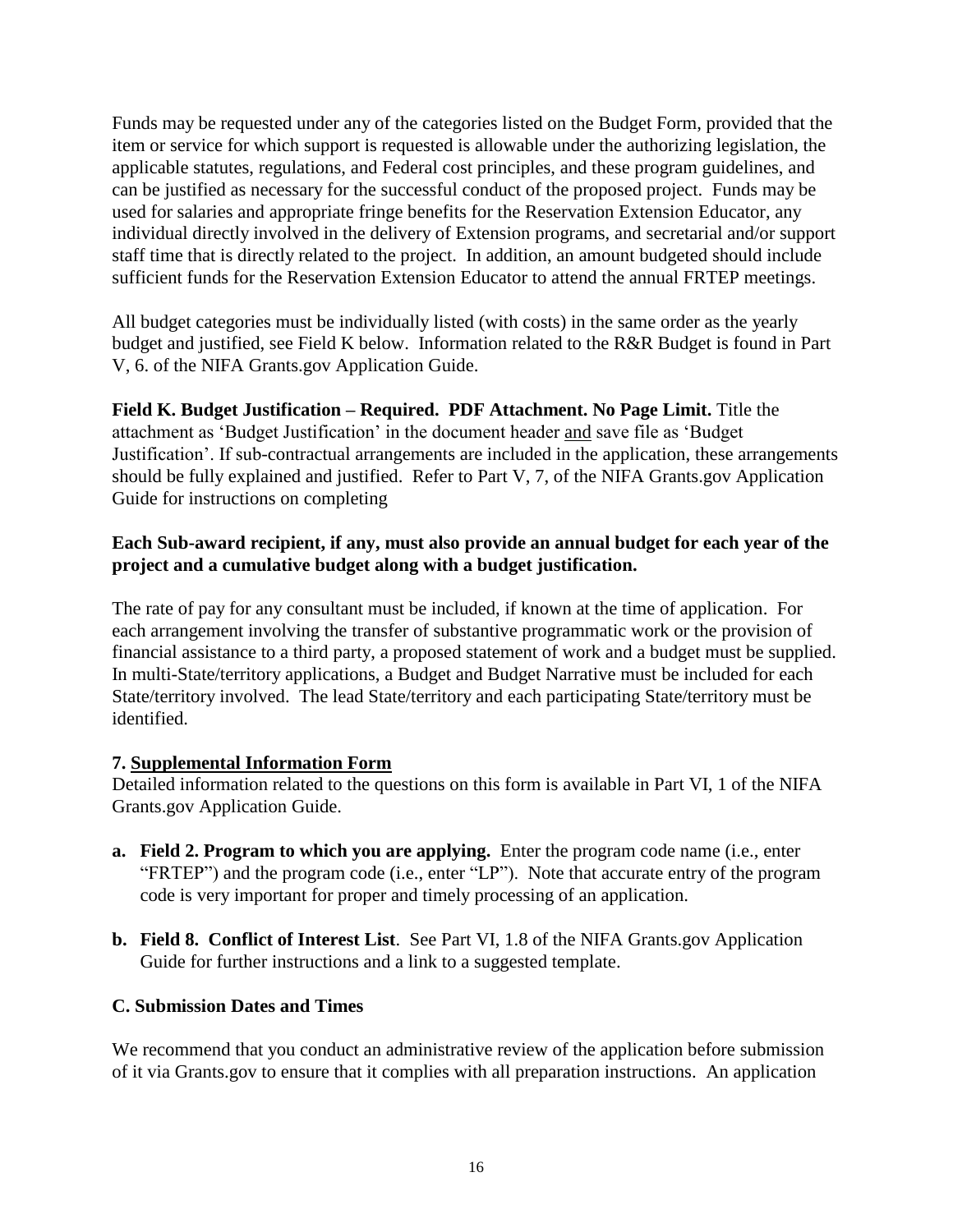checklist is included in Part VII of the NIFA Grants.gov Application Guide to assist with this review.

## **Instructions for submitting an application are included in Part IV, Section 1.9 of the NIFA Grants.gov Application Guide.**

Applications must be received by Grants.gov by **5 p.m. Eastern Time on April 26, 2017**. Applications received after this deadline will normally not be considered for funding.

## **If you have trouble submitting an application to Grants.gov, you should FIRST contact the Grants.gov Help Desk to resolve any problems. Keep a record of any such correspondence. See Part IV. A for Grants.gov contact information.**

NIFA will send email correspondence to the Authorized Representative (AR) regarding the status of submitted applications. We strongly encourage you to provide accurate email addresses, where designated, on the SF-424 R&R Application for Federal Assistance.

If the AR has not received correspondence **from NIFA** regarding a submitted application within 30 days of the established application due date, contact the Agency Contact identified in Part VII of the RFA and request the proposal number assigned to the application. **Failure to do so may result in the application not being considered for funding by the peer review panel. Once the application has been assigned a proposal number, you should cite this number on all future correspondence.**

## <span id="page-16-0"></span>**D. Project Duration**

The period of performance for this program is five (5) years. This means that after five (5) years, the effective date of this award, any funds remaining in the ASAP account will be returned to the U.S. Treasury.

## *Note: Projects funded under FRTEP in 2013 cannot be extended beyond June 30, 2018.*

## <span id="page-16-1"></span>**E. Funding Restrictions**

The following costs are **not permitted (this list is not all inclusive):**

- Indirect costs:
- Entertainment including tickets to shows or sporting events;
- Meals (except to maintain the continuity of a meeting transmitting technical information);
- Alcoholic beverages;
- Costs associated with banquets and award ceremonies;
- Awards and Certificates of Achievement;
- Expenses not directly related to the program child care services, kitchen help, etc;
- Renovation and refurbishment of research, extension and education space and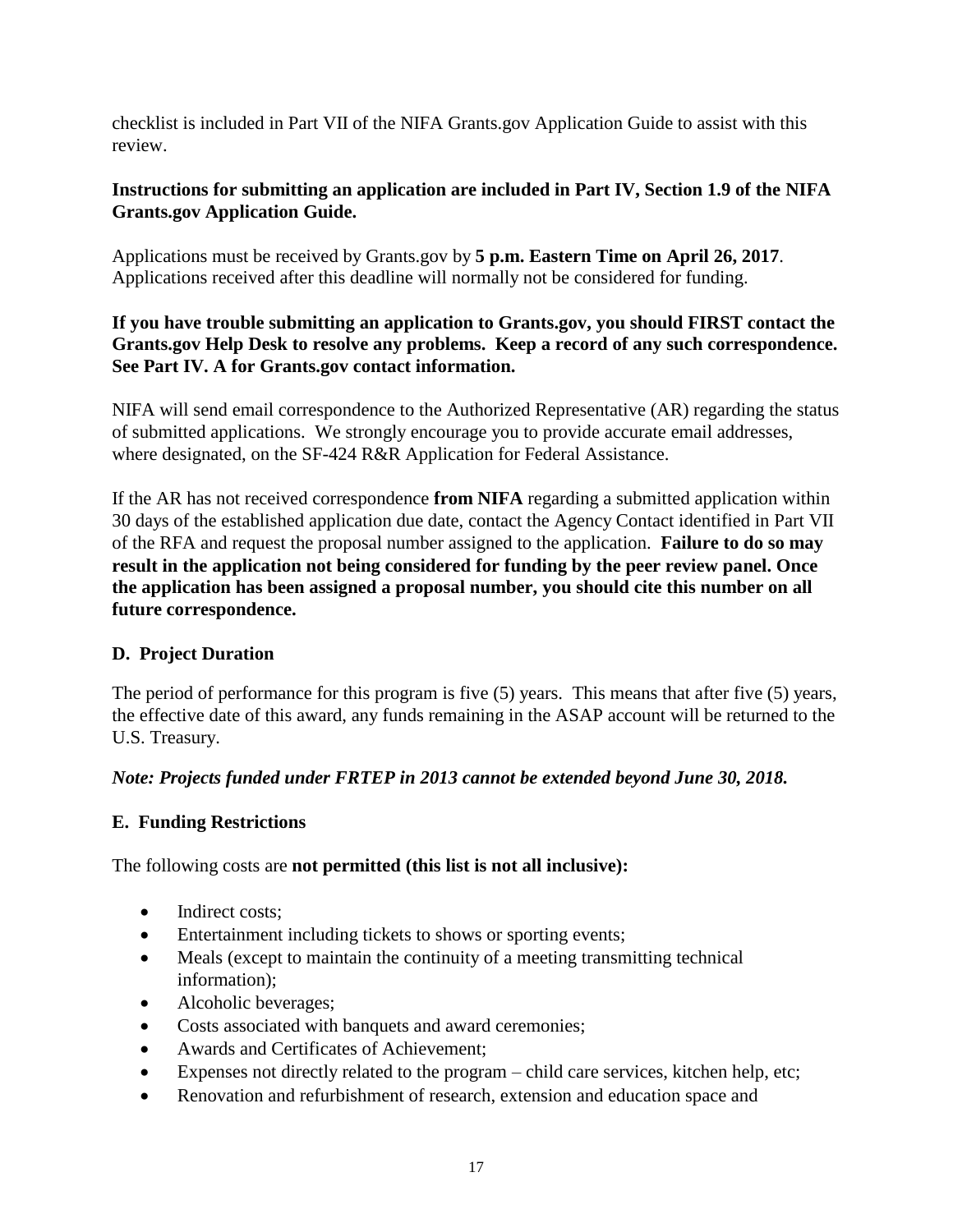• Tuition remission.

Pursuant to Section 1473 of the National Agricultural Research, Extension, and Teaching Policy Act of 1977 (91 Stat. 981), indirect costs are unallowable costs under Section 3(d) of the Smith-Lever Act, and no funds will be approved for this purpose. Costs that are a part of an institution's indirect cost pool may not be reclassified as direct costs for the purpose of making them allowable.

## <span id="page-17-0"></span>**F. Oher Submission Requirements**

## **You should follow the submission requirements noted in Part IV, Section 1.9 in the document entitled "NIFA Grants.gov Application Guide."**

For information about the **status of a submitted application**, see Part III, Section 6 of the NIFA Grants.gov Application Guide.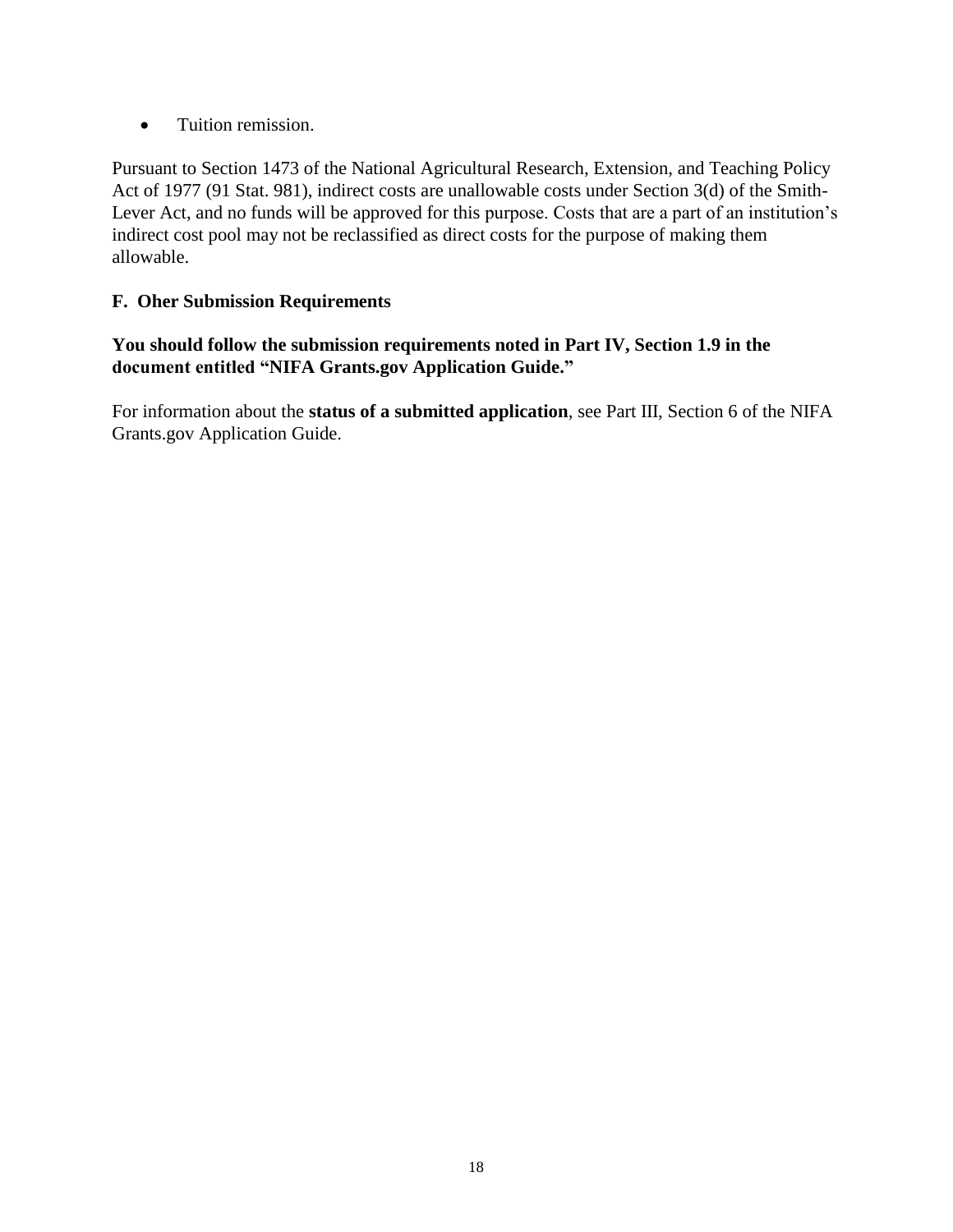## <span id="page-18-0"></span>**PART V—APPLICATION REVIEW REQUIREMENTS**

## <span id="page-18-1"></span>**A. General**

NIFA will evaluate each application in a two-part process. First, applications are screened to ensure that it meets the administrative requirements as set forth in this RFA. Second, a peer review panel will evaluate applications that meet the administrative requirements.

Reviewers are selected based upon their training and experience in relevant extension, education or scientific fields and their knowledge and experience with Indian Country. The following factors are also considered:

- the need to include reviewers who can judge the effective usefulness of each application to tribal communities, Indian farmers and ranchers and tribal youth programmers.
- the level of relevant formal scientific, technical education, or extension experience of the individual, as well as the extent to which an individual is engaged in relevant research, education, or extension activities;
- the need to include experts from various areas of specialization within relevant scientific, education, or extension fields;
- the need to include other experts (e.g., producers, range or forest managers/operators, and consumers) who can assess relevance of the applications to targeted audiences and to program needs;
- the need to include experts from a variety of organizational types (e.g., colleges, universities, industry, state and federal agencies, and private profit and non-profit organizations) and geographic locations.

After the peer review panel has completed its deliberations, the responsible NIFA program staff of FRTEP will recommend that your project be approved for support from currently available funds or be declined due to insufficient funds or unfavorable review.

FRTEP reserves the right to negotiate with the PD and with the submitting organization or institution regarding project revisions (e.g., reductions in the scope of work, funding level, period, or method of support) prior to recommending any project for funding.

NIFA will send copies of summary reviews that include panel comments and recommendations for improvement after the review process has been completed. This will *not* include the identity of the panel reviewers.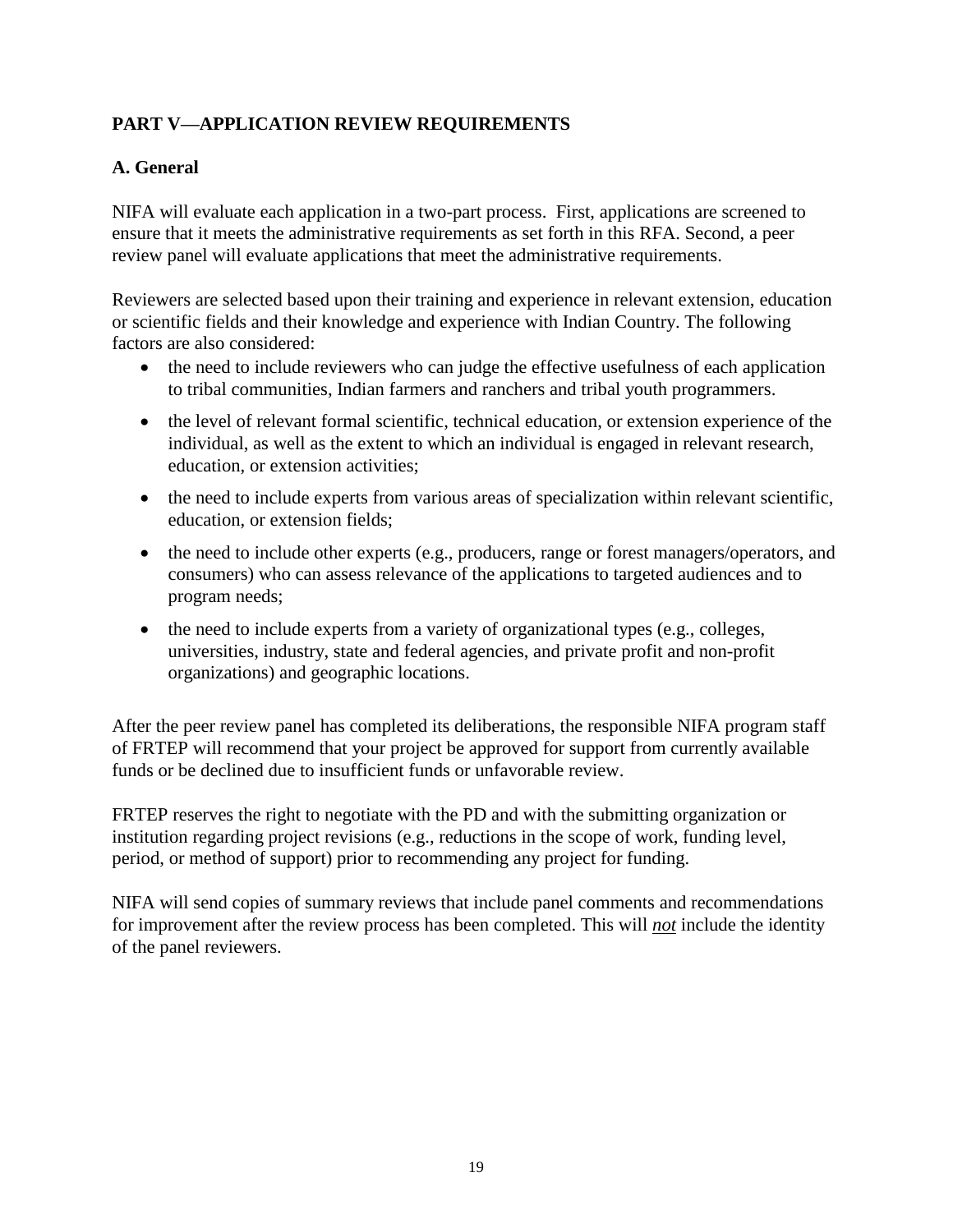## <span id="page-19-0"></span>**B. Evaluation Criteria**

We will use the evaluation criteria below to review applications submitted in response to this RFA. Evaluations will consider the extent to which the applications provides support for and meets the below criteria; or the extent to which the application includes information on and/or addresses the following:

| <b>Evaluation Criteria</b>                                            | <b>Points</b> |
|-----------------------------------------------------------------------|---------------|
| <b>Opportunity Statement</b>                                          | 5             |
| <b>Current State of Extension Services</b>                            | 10            |
| Goals and Objectives                                                  | 10            |
| Stakeholder, Tribal and Community Input $+$ MOU & Letters             | 10            |
| <b>Program Priorities</b>                                             | 15            |
| <b>Activities and Time-Line</b>                                       | 10            |
| <b>Outputs and Outcomes</b>                                           | 10            |
| <b>Annual Assessment Process</b>                                      | 5             |
| 4-Year Measurement of Success Plan                                    | 10            |
| <b>Budget and Budget Justification</b>                                | 5             |
| Quality (presentation, clarity, editing, organization) of Application | 5             |
| Overall Evidence of an Impactful 4-Year Extension Program             | 5             |
|                                                                       |               |

## **Application Evaluation Questions pertaining to the Evaluation Criteria (see the language in the Project Narrative for more detail:**

#### **1. Opportunity Statement:**

Is there a concise and relevant statement answering both questions?

## **2. Current State of Extension Services:**

- Is there sufficient evidence that an existing Extension presence exists?
- Is there sufficient evidence that the applicant has met with Tribal leadership and secured buy-in to that presence?
- Is there acknowledgement of a working relationship with the Tribe?
- Is there enough Extension work to build a solid Extension effort as outlined in the application?

#### **3. Goals and Objectives:**

- Are the goals and objectives clearly stated?
- Is there sufficient data to justify the goals and objectives?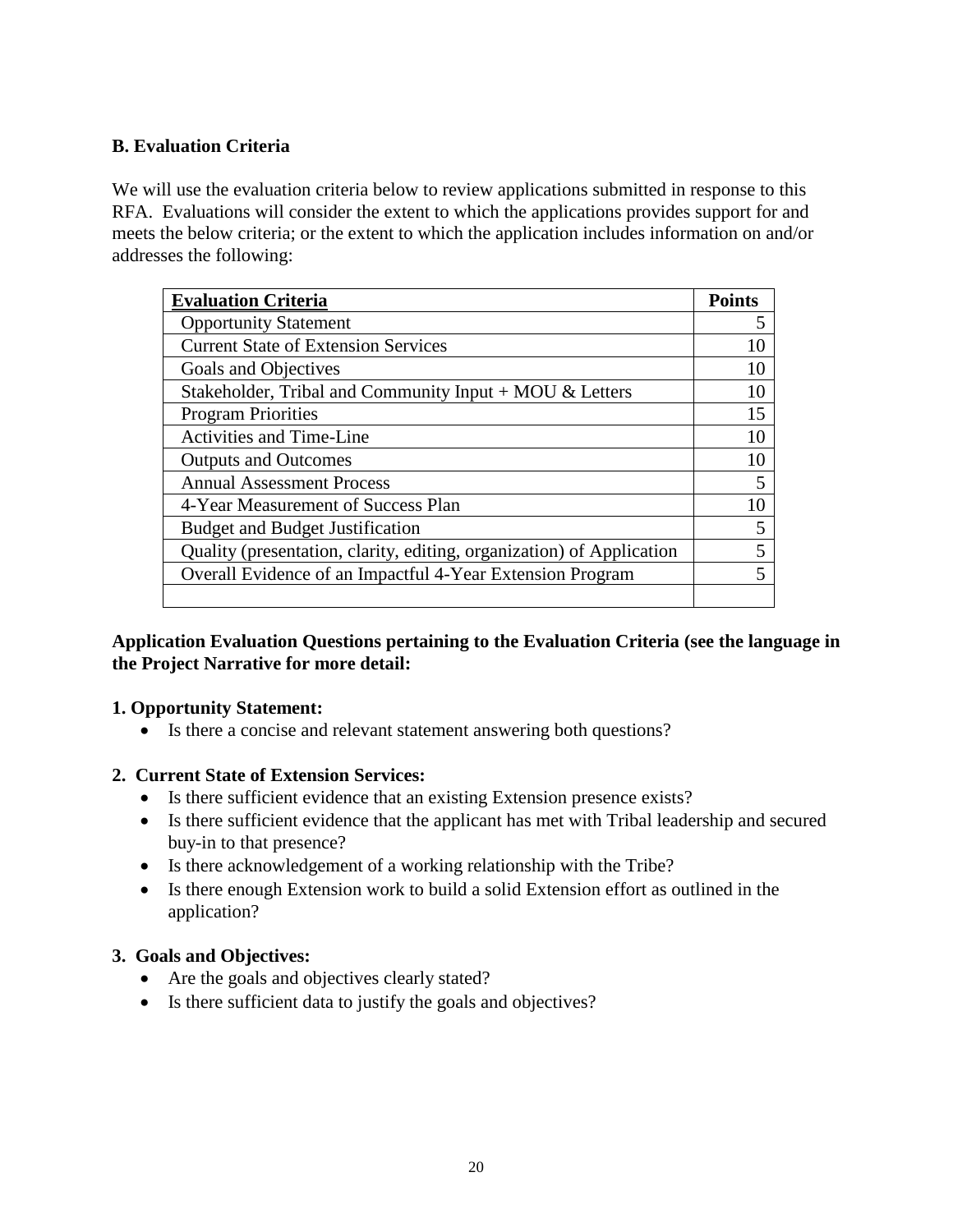## **4. Stakeholder, Tribal and Community Input:**

- Is there a broad university, tribal and community input to the proposed program?
- Is there a signed MOU between the tribal government and applicant?
- Does the MOU clearly state both sides of the agreement and agreement on resources or activities being proposed?
- If MOU in process, is there enough to demonstrate a thorough attempt at a signed document?

## **5. Program Priorities:**

- Are the priorities listed and explained with time percentages?
- Do the priorities relate to the needs of the tribe, have a strong correlation with proposed activities and support the overall extension strategy?
- Is the 'target audience clearly identified and is there evidence of sufficient resources to undertake the activities?

## **6. Activities and Time-Line:**

- Is there a table indicating clear major activities, a responsible person for each, brief measures for success and a time-frame for starting and completing each major activity?
- Is the year-one activities in more detail but evidence of a 4-year plan?

## **7. Outputs and Outcomes:**

- Are the listed outputs and outcomes clear and linked to the activities?
- Is there evidence that they are easily measured?
- Is there evidence that short and medium term outcomes have been thought through?
- Are challenges mentioned and treated in the narrative?

## **8. Annual Assessment Process:**

• Is there a plan for or treatment of how an annual assessment will be carried out?

## **9. 4-Year Measurement of Success Plan:**

- Is there a solid performance measurement plan?
- Does it reference proposed changes in participant knowledge, awareness, competency, finances, behavior or changes in condition as to how they will be measured?

## **10. Budget and Budget Justification:**

Is there four-year budget, cumulative budget and a budget justification?

## **11. Quality of Application – Clarity, Editing and Organization:**

• Is the application free of errors, clearly written and organized?

## **12. Overall Evidence of an Impactful 4-Year Extension Program:**

<span id="page-20-0"></span> Does the overall application communicate the potential for an impactful 4-year extension program?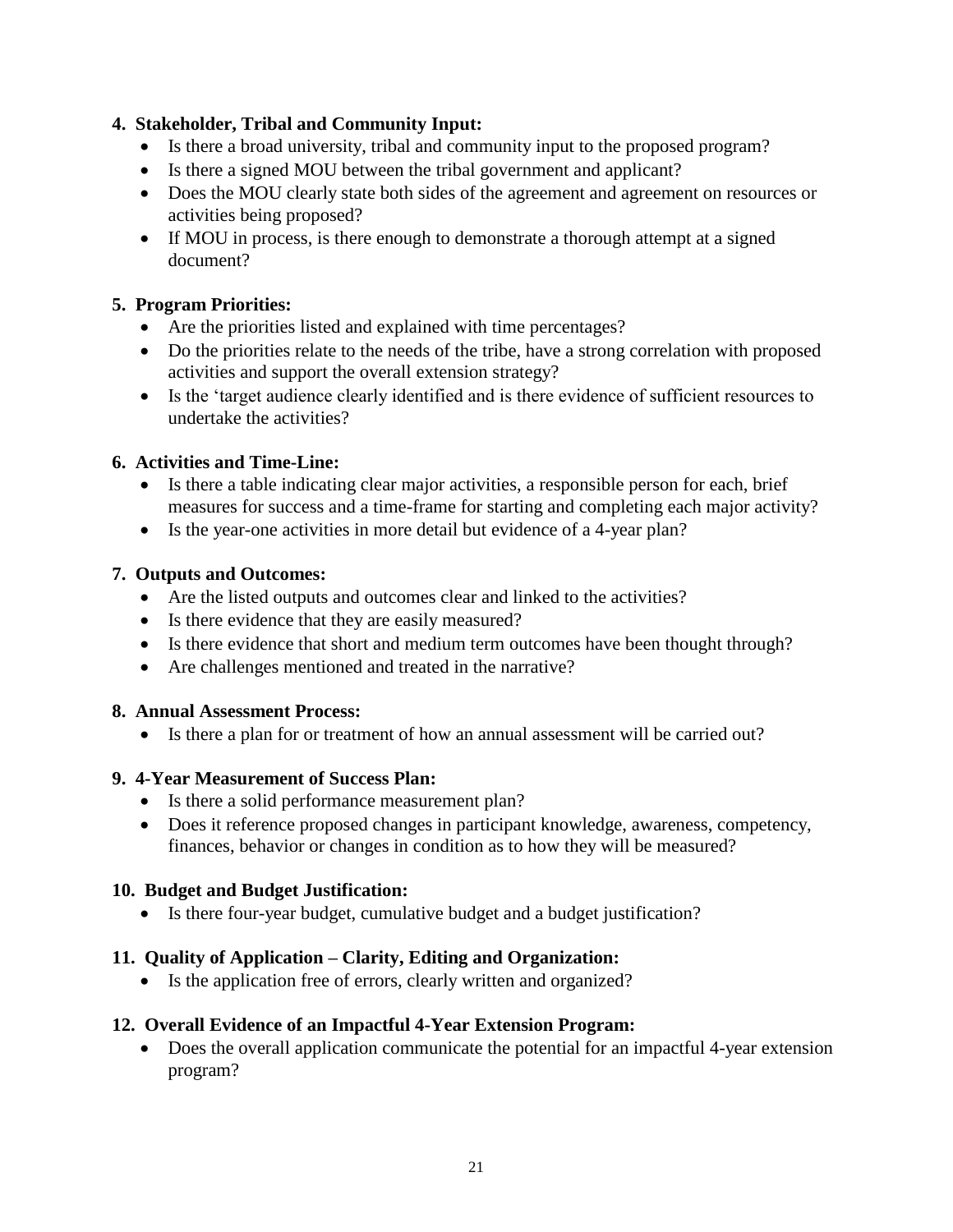## **C. Conflicts of Interest and Confidentiality**

During the peer evaluation process, we take extreme care to prevent any actual or perceived conflicts of interest that may impact review or evaluation. See [http://www.nifa.usda.gov/business/competitive\\_peer\\_review.html](http://www.nifa.usda.gov/business/competitive_peer_review.html) for further information about conflicts of interest and confidentiality as related to the peer review process.

## <span id="page-21-0"></span>**D. Organizational Management Information**

Specific management information relating to an applicant shall be submitted one-time, with updates on an as-needed basis. This requirement is part of the responsibility determined prior to the award of a grant identified under this RFA, if such information has not been provided previously under this or another NIFA program. We will provide you copies of forms recommended for use in fulfilling these requirements as part of the pre-award process. Although an applicant may be eligible based on its status as one of these entities, there are factors that may exclude an applicant from receiving federal financial and nonfinancial assistance and benefits under this program (e.g., debarment or suspension of an individual involved or a determination that an applicant is not responsible based on submitted organizational management information).

## <span id="page-21-1"></span>**E. Application Disposition**

An application may be withdrawn at any time before a final funding decision is made regarding the application. Each application that is not selected for funding, including those that are withdrawn, will be retained by FRTEP for a period of three years.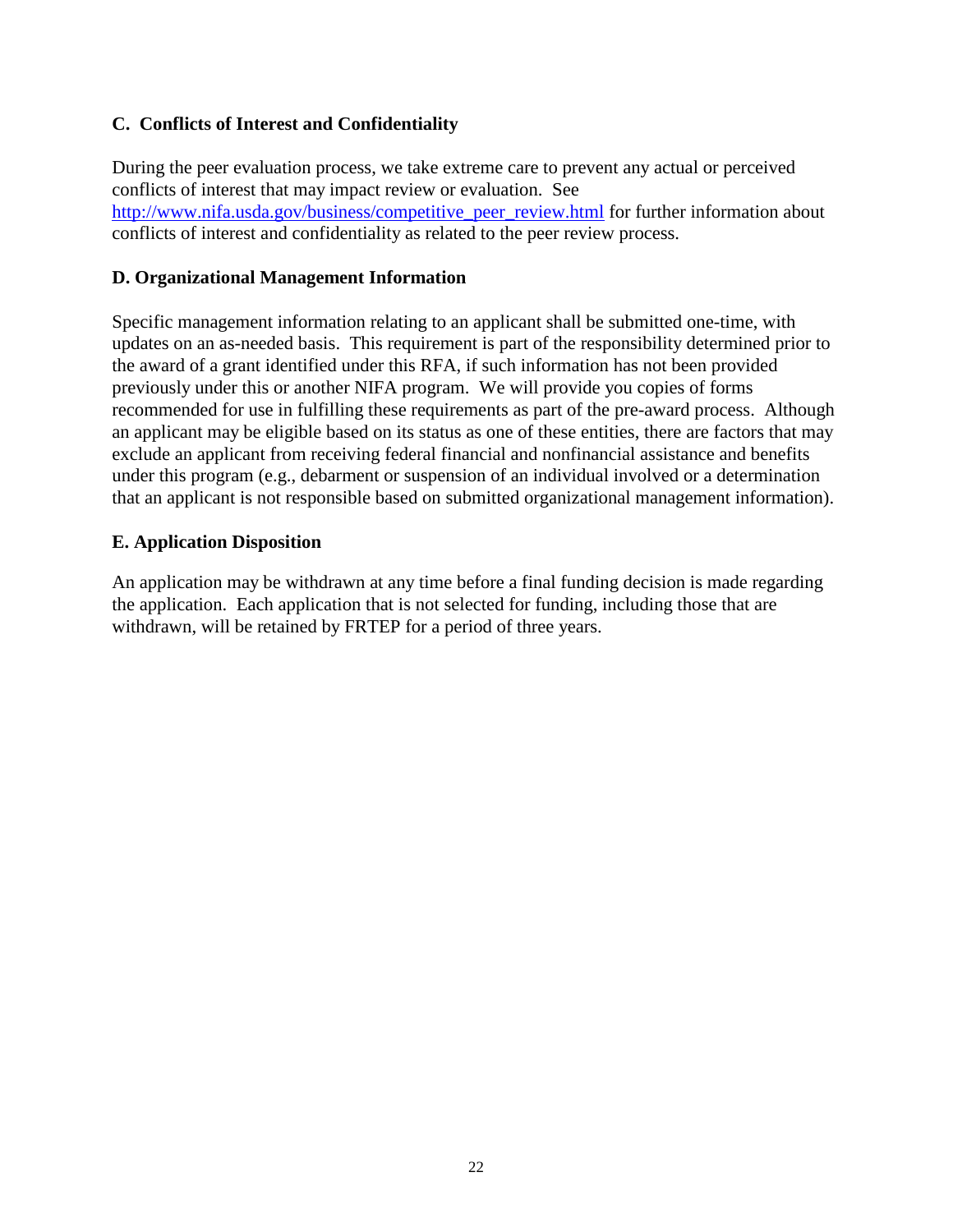## <span id="page-22-0"></span>**PART VI—AWARD ADMINISTRATION**

## <span id="page-22-1"></span>**A. General**

Within the limit of funds available for such purpose, the NIFA awarding official shall make grants to those responsible, eligible applicants whose applications are judged most meritorious under the procedures set forth in this RFA. The date specified by the NIFA awarding official as the effective date of the grant shall be no later than September 30 of the federal fiscal year in which the project is approved for support and funds are appropriated for such purpose, unless otherwise permitted by law. The project need not be initiated on the grant effective date, but as soon thereafter as practical so that project goals may be attained within the funded project period. All funds granted by NIFA under this RFA may be used only for the purpose for which they are granted in accordance with the approved application and budget, regulations, terms and conditions of the award, applicable federal cost principles, USDA assistance regulations, and NIFA General Awards Administration Provisions at 7 CFR part 3430, subparts A through E.

#### <span id="page-22-2"></span>**B. Award Notice**

The award document will provide pertinent instructions and information including, at a minimum, the information described in [2 CFR 200.210.](http://www.ecfr.gov/cgi-bin/text-idx?SID=70b44cfc44976f4a7742464f7cfbb37e&mc=true&node=se2.1.200_1210&rgn=div8)

See<http://www.nifa.usda.gov/business/awards/awardterms.html> to view current NIFA award terms and conditions.

## <span id="page-22-3"></span>**C. Administrative and National Policy Requirements**

Several federal statutes and regulations apply to grant applications considered for review and to project grants awarded under this program. These may include, but are not limited to, the ones listed on the NIFA web page – [http://nifa.usda.gov/federal-regulations.](http://nifa.usda.gov/federal-regulations)

NIFA Federal Assistance Policy Guide**—**a compendium of basic NIFA policies and procedures that apply to all NIFA awards, unless there are statutory, regulatory, or award-specific requirements to the contrary—is available at [http://nifa.usda.gov/policy-guide.](http://nifa.usda.gov/policy-guide)

#### **Responsible and Ethical Conduct of Research**

Refer to Part II, D for more information.

## <span id="page-22-4"></span>**D. Expected Program Outputs and Reporting Requirements**

The output and reporting requirements are included in the award terms and conditions (see <http://www.nifa.usda.gov/business/awards/awardterms.html> for information about NIFA award terms). If there are any program or award-specific award terms, those, if any, will be identified in the award.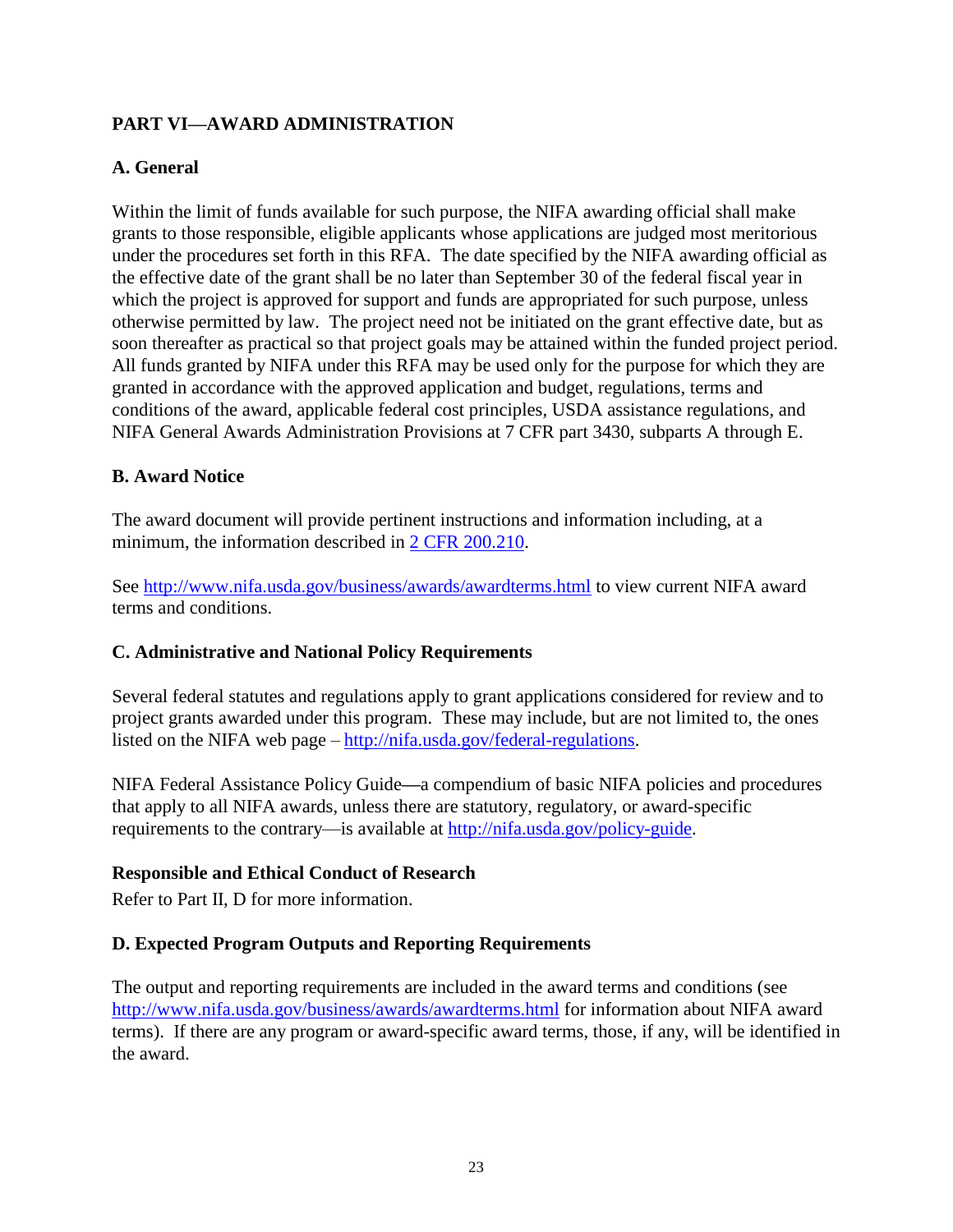## <span id="page-23-0"></span>**PART VII—AGENCY CONTACT**

Applicants and other interested parties are encouraged to contact:

Programmatic Contact -

#### **Tim Grosser**

National Program Leader National Institute of Food and Agriculture U.S. Department of Agriculture Phone: 202-690-0402 E-mail: [tgrosser@nifa.usda.gov](mailto:tgrosser@nifa.usda.gov)

Administrative Contact –

**Susan Bowman** Branch Chief, Awards Management Division National Institute of Food and Agriculture U.S. Department of Agriculture Phone: 202-401-4324 Email: [sbowman@nifa.usda.gov](mailto:sbowman@nifa.usda.gov)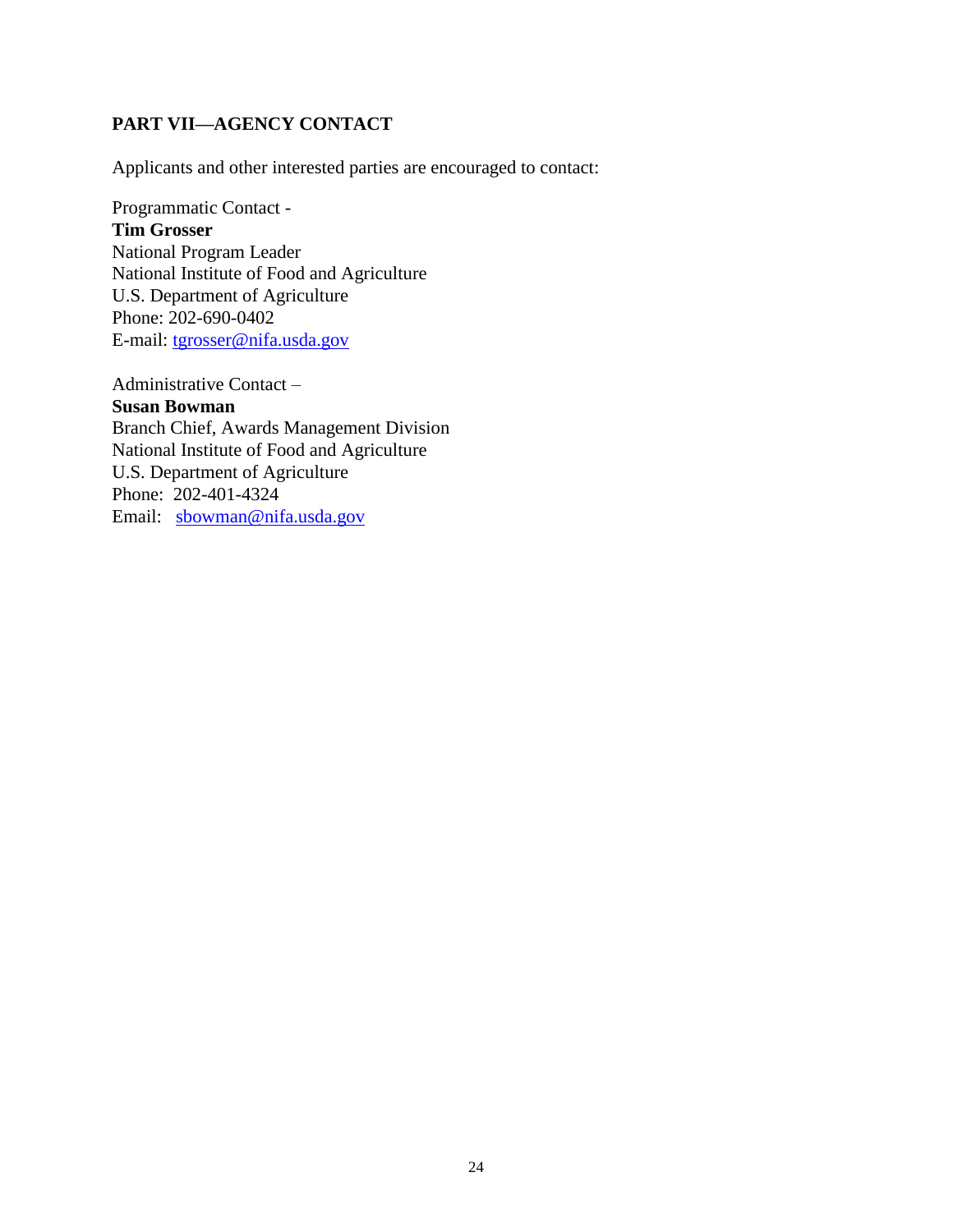## <span id="page-24-0"></span>**PART VIII—OTHER INFORMATION**

## <span id="page-24-1"></span>**A. Use of Funds; Changes**

## **1. Delegation of Fiscal Responsibility**

Unless the terms and conditions of the award state otherwise, awardees may not in whole or in part delegate or transfer to another person, institution, or organization the responsibility for use or expenditure of award funds.

## **2. Changes in Budget or Project Plans**

In accordance with [2 CFR 200.308,](http://www.ecfr.gov/cgi-bin/text-idx?SID=3af89506559b05297e7d0334cb283e24&mc=true&node=se2.1.200_1308&rgn=div8) awardees must request prior approval from NIFA for the following program or budget-related reasons:

(i) Change in the scope or the objective of the project or program (even if there is no associated budget revision requiring prior written approval).

(ii) Change in a key person specified in the application or the federal award.

(iii) The disengagement from the project for more than three months, or a 25 percent reduction in time devoted to the project, by the approved project director or principal investigator.

(iv) The inclusion, unless waived by the federal awarding agency, of costs that require prior approval in accordance with 2 CFR 200 Subpart E—Cost Principles of this part or 45 CFR Part 75 Appendix IX, "Principles for Determining Costs Applicable to Research and Development under Awards and Contracts with Hospitals," or 48 CFR Part 31, "Contract Cost Principles and Procedures," as applicable.

(v) The transfer of funds budgeted for participant support costs as defined in §200.75 Participant support costs to other categories of expense.

(vi) Unless described in the application and funded in the approved federal awards, the subawarding, transferring or contracting out of any work under a federal award, including fixed amount subawards as described in §200.332 Fixed amount subawards. This provision does not apply to the acquisition of supplies, material, equipment, or general support services.

(vii) Changes in the approved cost-sharing or matching provided by the non-federal entity.

(viii) The need arises for additional federal funds to complete the project.

The awardee will be subject to the terms and conditions identified in the award. See <http://www.nifa.usda.gov/business/awards/awardterms.html> for information about NIFA award terms.